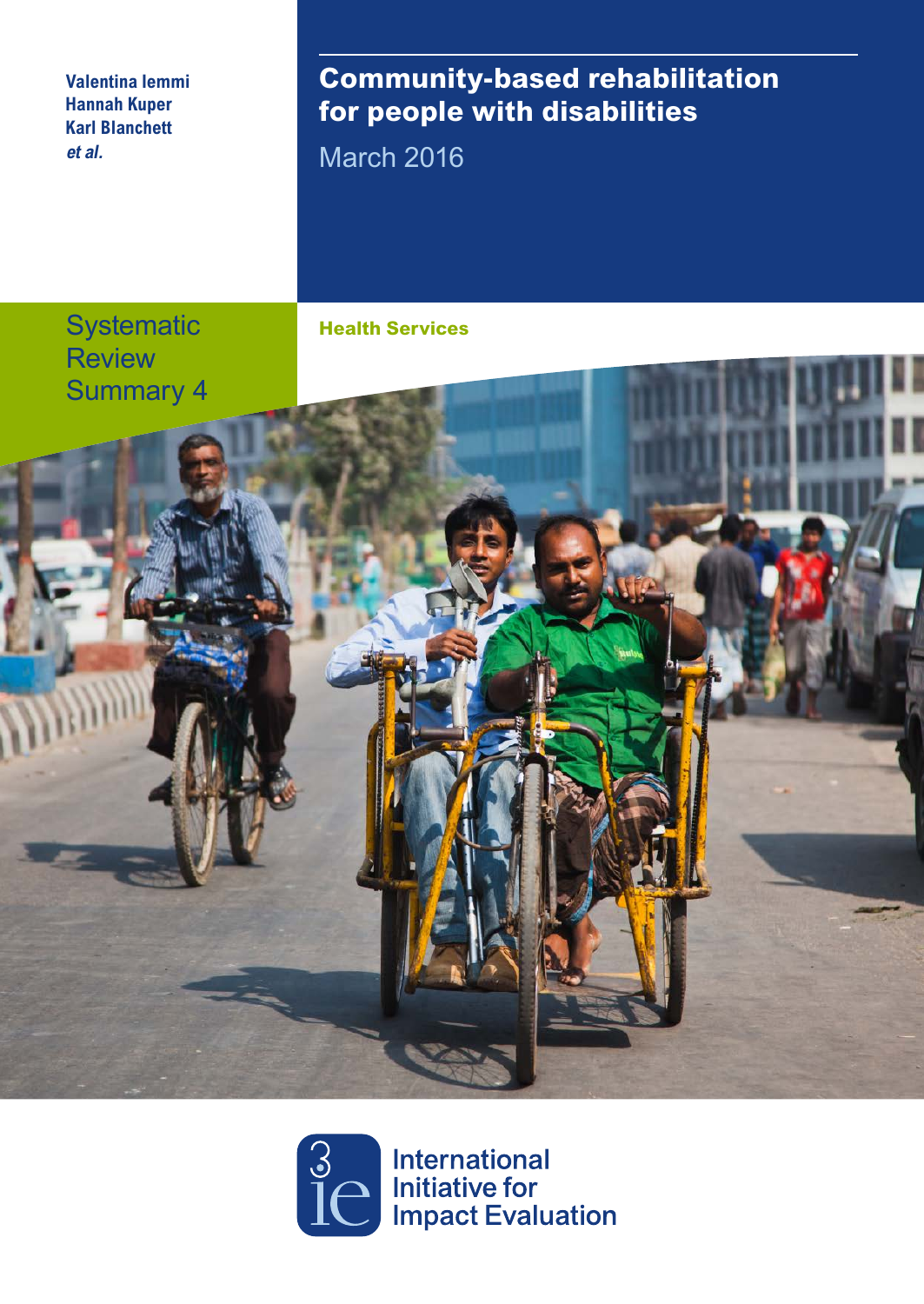#### **About 3ie**

The International Initiative for Impact Evaluation (3ie) is an international grant-making NGO promoting evidence-informed development policies and programmes. We are the global leader in funding and producing high-quality evidence of what works, how, why and at what cost. We believe that better and policy-relevant evidence will help make development more effective and improve people's lives.

#### **3ie systematic reviews**

3ie-supported systematic reviews examine available high-quality evidence on the effects of social and economic development interventions in low- and middle-income countries. They follow scientifically recognised review methods and are quality assured according to internationally accepted standards. 3ie publishes the full reviews online as they have been accepted from authors in partial fulfilment of their grants. 3ie also publishes summaries and/or briefs based on the full reviews that are designed for use by policymakers and programme managers. Funding for the systematic review and summary report was provided by 3ie's donors and members that provide institutional support. A complete listing is provided on the 3ie [website.](http://www.3ieimpact.org/en/about/3ie-affiliates/3ie-members/)

#### **About this summary**

*Community-based rehabilitation for people with disabilities, 3ie Systematic Review Summary 4*, is a summary of the full review, *Community-based rehabilitation for people with disabilities in low- and middle-income countries: a systematic review*, which is available with all of its appendixes on the 3ie [website.](http://www.3ieimpact.org/evidence/systematic-reviews/details/209/)

All content is the sole responsibility of the authors and does not represent the opinions of 3ie, its donors or the 3ie Board of Commissioners. Any errors are the sole responsibility of the authors. Questions or comments about this review should be directed to the corresponding author, Hannah Kuper at [Hannah.kuper@lshtm.ac.uk](mailto:Hannah.kuper@lshtm.ac.uk)

Suggested citation: Iemmi, V, Kuper, H, Blanchet, K, Gibson, L, Kumar, KS, Rath, S, Hartley, S, Murthy, GVS, Patel, V, and Weber, J, 2016. *Community-based rehabilitation for people with disabilities, 3ie Systematic Review Summary 4*. London: International Initiative for Impact Evaluation (3ie).

#### **3ie Systematic Review Summary Series executive editors**: Edoardo Masset and Beryl Leach

Managing editor: Deepthy Menon Contributing editors: Stuti Tripathi and Hugh Waddington Production manager: Pradeep Singh Copy-editing and proofreading: Scriptoria Design: John F McGill Printer: VIA Interactive Cover photo: DFAT

© International Initiative for Impact Evaluation (3ie), 2016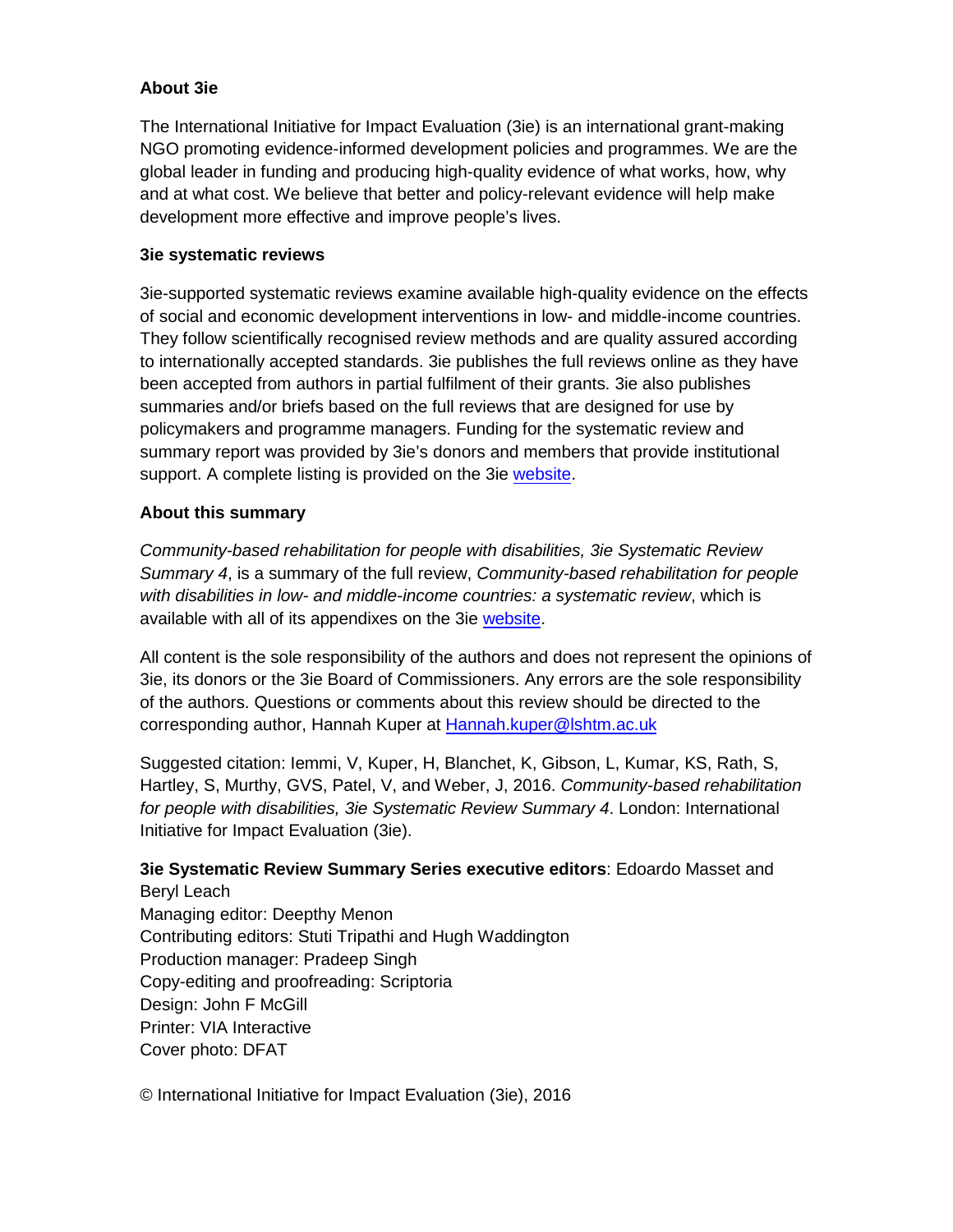## **Community-based rehabilitation for people with disabilities**

Valentina Iemmi\* London School of Hygiene & Tropical Medicine

Hannah Kuper\* London School of Hygiene & Tropical Medicine

Lorna Gibson London School of Hygiene & Tropical Medicine

K Suresh Kumar London School of Hygiene & Tropical Medicine

Santosh Rath Imperial College London

Sally Hartley London School of Hygiene & Tropical Medicine

Gudlavalleti VS Murthy Indian Institute of Public Health

Vikram Patel London School of Hygiene & Tropical Medicine

Joerg Weber London School of Hygiene & Tropical Medicine

Karl Blanchet London School of Hygiene & Tropical Medicine

*\*Joint first authorship*

# **3ie Systematic Review Summary 4 March 2016**

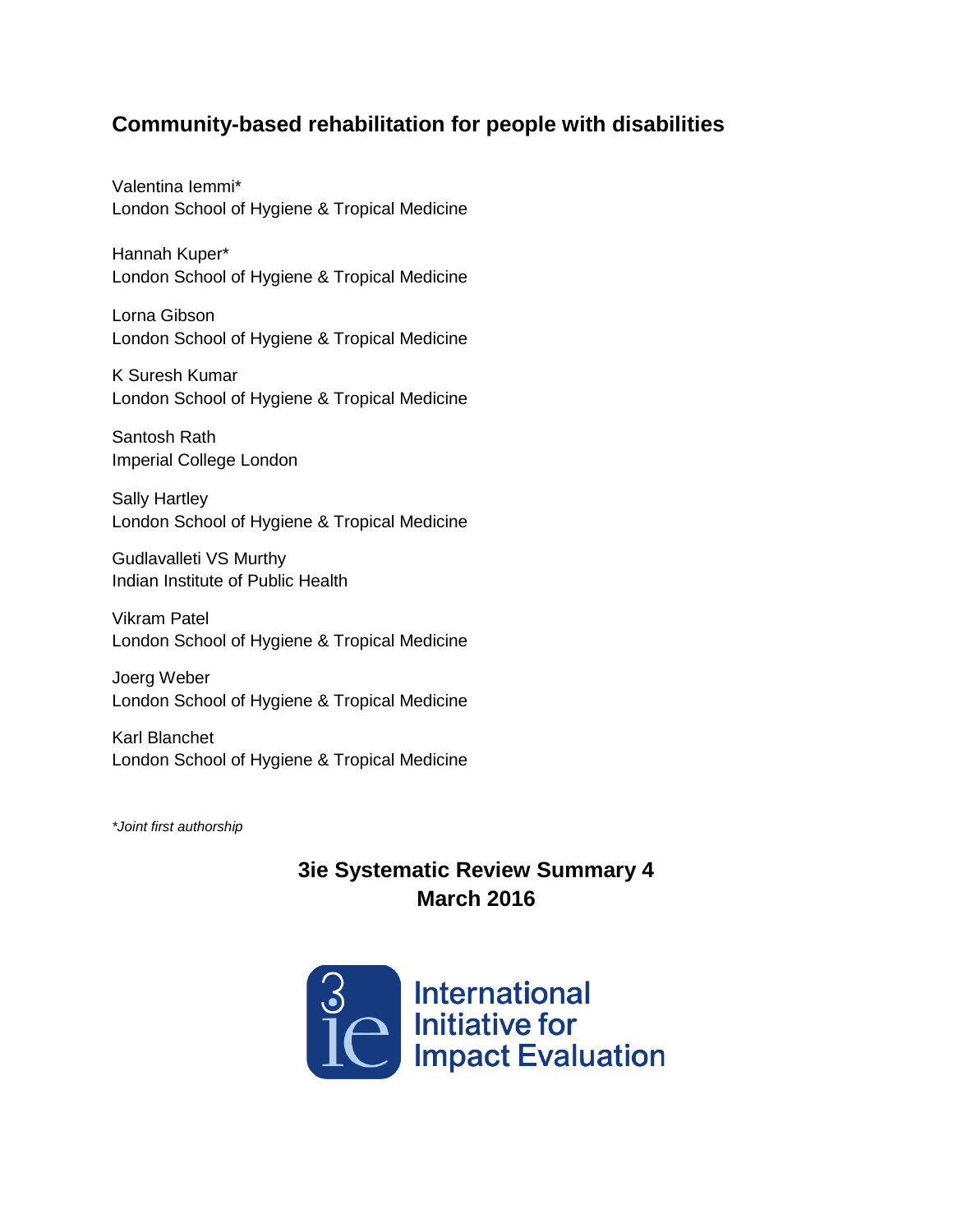# <span id="page-3-0"></span>**Acknowledgements**

This review was supported by a grant from the International Initiative for Impact Evaluation (3ie). We thank the Campbell Collaboration (International Development Coordinating Group) for assistance throughout the review process.

The authors of the review would like to thank Chapal Khasnabis (World Health Organization), Elena Schmidt (Sightsavers), Philippe Chervin (International Foundation of Applied Disability Research), Richard Wormald (London School of Hygiene & Tropical Medicine), Susie Miles (Manchester Institute of Education), Sue Lukersmith (University of Sydney), Harry Finkenflügel and all the experts and authors we contacted for their valuable support, and Alejandra Hernandez for help with translations.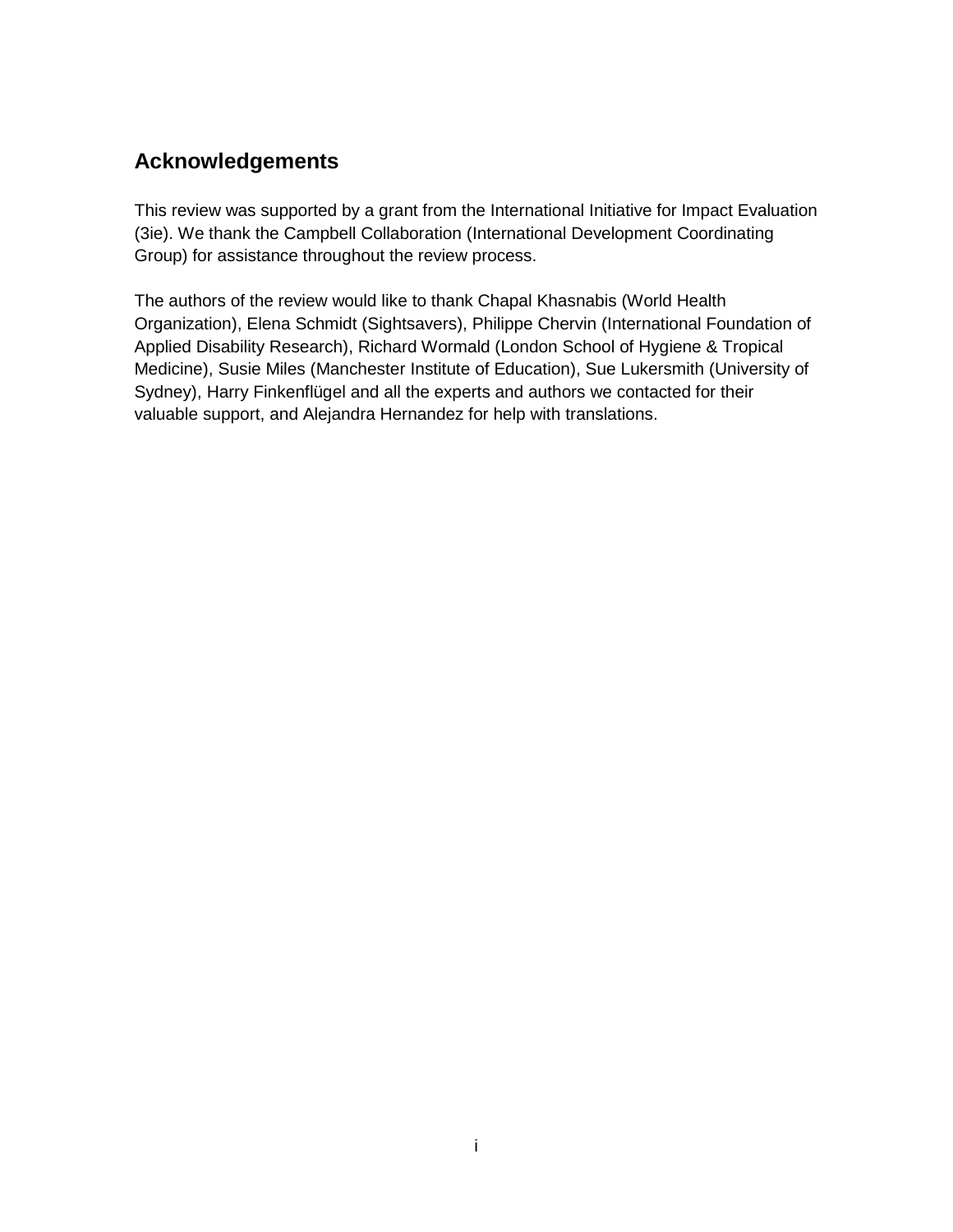# <span id="page-4-0"></span>**Summary**

There are an estimated one billion people with disabilities globally, corresponding to about 15 per cent of the world's population (WHO 2011). Among them, 80 per cent of people with disabilities live in low- and middle-income countries.

People with disabilities include those who have long-term physical, mental, intellectual or sensory impairments, which in interaction with various barriers may hinder their full and effective participation in society on an equal basis with others (UN 2008; WHO 2011). People with disabilities are often excluded from education, health, employment and other aspects of daily life, and are generally poorer. It is therefore widely argued that the Millennium Development Goals and the post-2015 targets cannot be achieved without integrating disability issues into the agenda.

We conducted a systematic search for evidence on the effects of community-based rehabilitation (CBR) on health, education, livelihoods, social and empowerment outcomes.

### **The intervention**

Community-based rehabilitation is a strategy for general community development that provides rehabilitation, poverty reduction, equalisation of opportunities, and social inclusion for all people with disabilities. It is designed predominantly for low- and middleincome countries. It aims to meet the needs of people with disabilities with respect to health, education, livelihood, social and empowerment issues (WHO 2010). CBR is delivered at the community level, primarily through local resources. Examples include promoting inclusive education, teaching parents to provide treatment to their child, or creating self-help groups.

CBR is the strategy endorsed by the World Health Organization and other international organisations for general community development that provides rehabilitation, poverty reduction, equalisation of opportunities, and social inclusion for all people with disabilities. It is designed predominantly for low- and middle-income countries.

### **Implementation evidence**

This review includes evidence from:

Six studies assessing the effectiveness of CBR for people with physical disabilities – specifically, people after stroke, with arthritis and with chronic obstructive pulmonary disease. These studies were conducted in China, Indonesia, Iran, Turkey and Thailand; and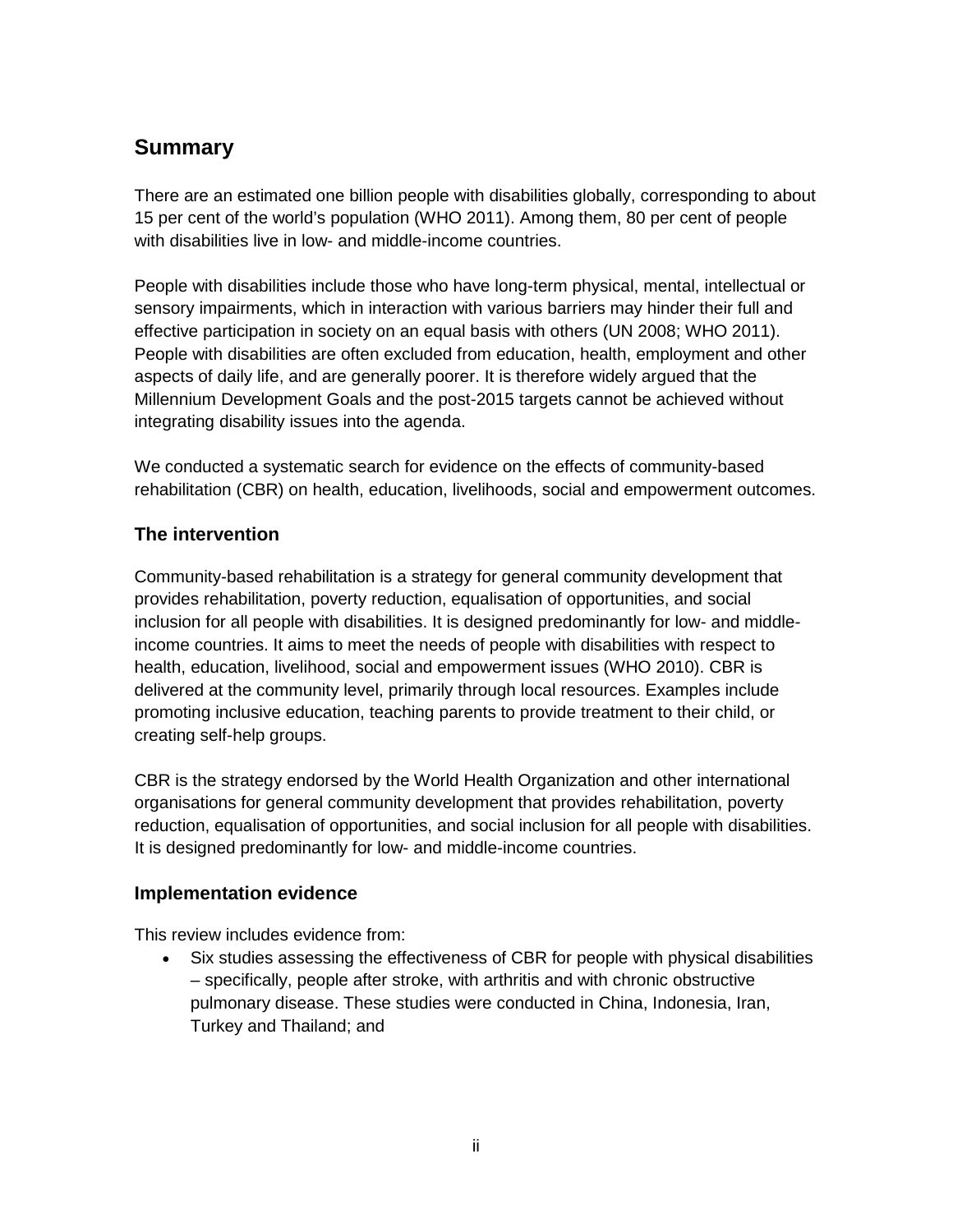• Nine studies exploring the impact of CBR on the lives of people with mental disabilities – schizophrenia, dementia and intellectual impairment. These studies were conducted in China, India, Peru, Russia, South Africa and Vietnam.

The evidence was provided in these studies on a broad range of outcomes – including activities, clinical status, quality of life, use of health resources and a reduction in adverse effects – measured in the short and medium term.

The available evidence is limited to people with specific types of physical and mental disabilities and intellectual impairments, with no evidence for people with sensory impairments (hearing and visual). All studies were undertaken in Asia with only one study from Africa. Except for one study on children, the evidence focuses on adults and elderly people.

### **Findings**

Overall, the majority of studies suggested that CBR was an effective strategy for improving the lives of people with disabilities and their families. The evidence suggests that CBR improved clinical outcomes and enhanced functioning and quality of life of the people with disabilities. The studies also showed a modest beneficial impact on their families in terms of improving quality of life and reducing the burden of giving care.

There is limited evidence suggesting a positive impact of CBR for stroke survivors. The interventions assessed were home healthcare and rehabilitation in Thailand (Chinchai *et al*. 2010), planned self-care home-based education in Iran (Habibzadeh *et al*. 2007), home-based rehabilitation in China (Yu *et al*. 2009) and CBR in Turkey (Ozdemir *et al*. 2001). For arthritis, the evidence is based on only one study suggesting a positive impact of CBR on improving knowledge about arthritis, implemented through community education by traditional puppet shadow play in Indonesia (Darmawan *et al*. 1992). For people living with chronic obstructive pulmonary disease, the evidence is based on only one study reporting a positive effect of community-based group education in Thailand (Noonill *et al*. 2007).

There is limited evidence suggesting a positive impact of CBR for people with schizophrenia. This includes assertive community treatment in South Africa (Botha *et al*. 2010), psycho-educational family intervention (Ran *et al*. 2003) and group counselling (Zhang *et al*. 1994b; 1998) in China, and CBR in India (Chatterjee *et al*. 2003). The evidence on family members is based on one study suggesting a positive impact of group counselling on family members of people living with schizophrenia in China (Zhang *et al.*  1994b; 1998). Three studies suggested a positive impact of a flexible stepped home-care programme for families of people with dementia in India (Dias *et al*. 2008), Peru (Guerra *et al*. 2011) and Russia (Gavrilova *et al*. 2009). One single study suggested a positive impact of CBR in the lives of children with intellectual impairment in Vietnam (Shin *et al*. 2009).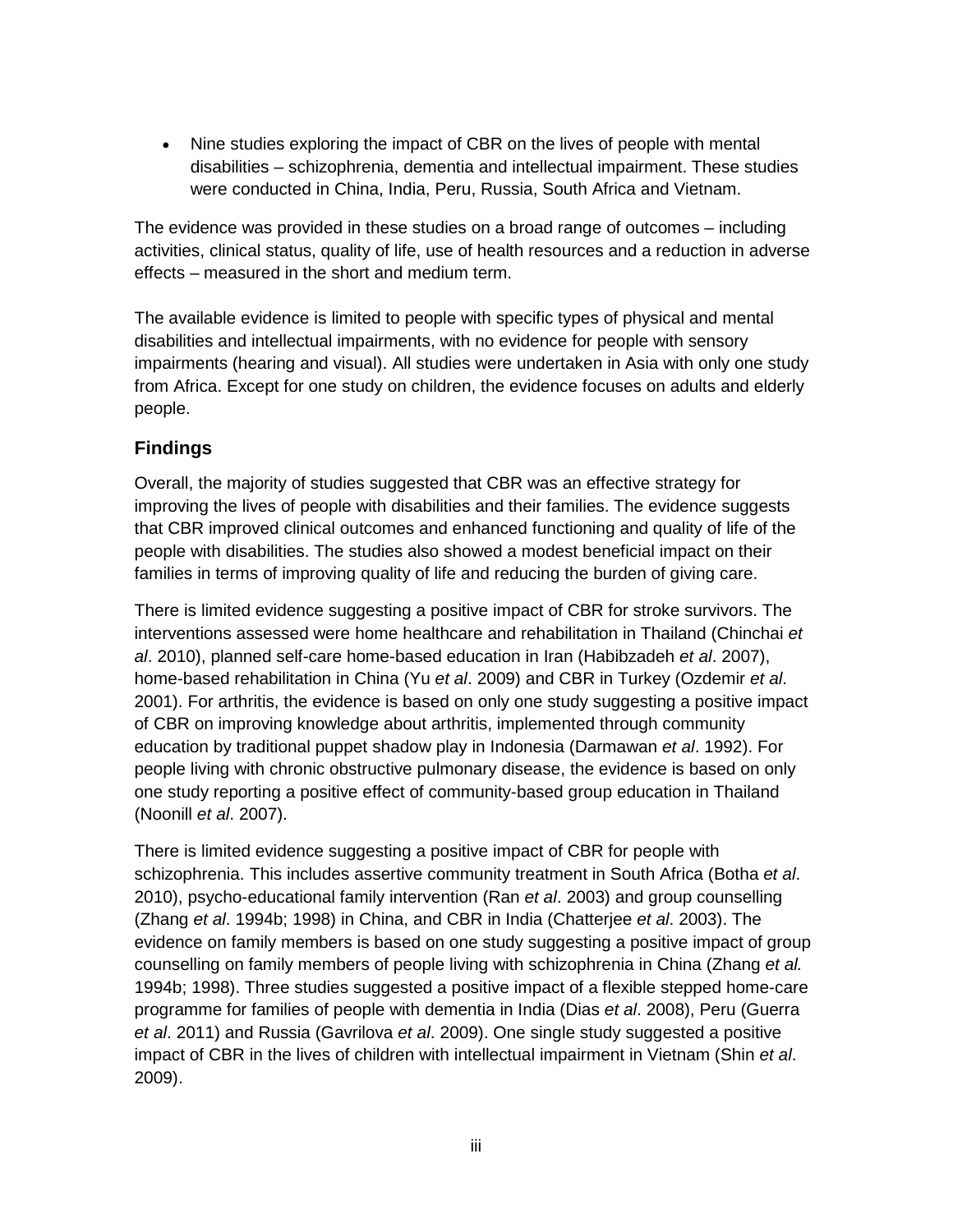However, there are important gaps in our understanding of the impact of CBR in the lives of people with disabilities. These gaps in the evidence base limit the strength of our results.

CBR is intended as a strategy for people with all types of disabilities, yet the studies mostly focused on a few physical (stroke, arthritis and chronic obstructive pulmonary disease) and mental health conditions (schizophrenia and dementia) and intellectual impairment, and did not include any people with sensory impairments (hearing or visual). Furthermore, except for one study on children, the evidence mainly focuses on adults and elderly people.

CBR was developed as an approach for providing services to people with disabilities in low- and middle-income countries. However, the geographical coverage of the evidence is very restricted, with most studies from Asia, particularly China, and only one from Africa, despite the large emphasis on implementation of CBR programmes on that continent.

#### **Implications for policy, practice and research**

Overall, the available studies show consistent evidence for a positive impact of CBR in the lives of people with disabilities and their families. However, the evidence base is currently scarce and based on few robust studies. There is a need for further and good-quality evidence to close the evaluation gap.

New studies should be designed to target specific gaps in the available evidence. These studies should capture the full impact of CBR, evaluating CBR programmes targeting the cross-cutting needs of people with disabilities in the areas of health, education, livelihoods, social inclusion and empowerment rather than focusing heavily on health. Furthermore, the studies should reflect the usual client group for CBR, beyond people with specific types of physical and mental disabilities, adults or elderly people only. More studies are needed to evaluate the effectiveness of CBR within all low- and middle-income countries, particularly in Africa where a variety of CBR programmes have been implemented.

New studies should adopt more robust methodologies to build a stronger evidence base. In particular, study designs like randomised controlled studies, and larger sample sizes should be ensured to produce reliable results.

Studies on the cost-effectiveness of CBR are necessary to support the scaling up of CBR programmes by identifying areas needing investment.

Undertaking these studies will be difficult due to the complexity of CBR, the variety of disabilities and the additional challenge in undertaking research in low- and middleincome countries. Notwithstanding these challenges, strengthening the evidence base for CBR is crucial to inform the decisions of practitioners and policymakers and to facilitate more effective and cost-effective implementation of CBR.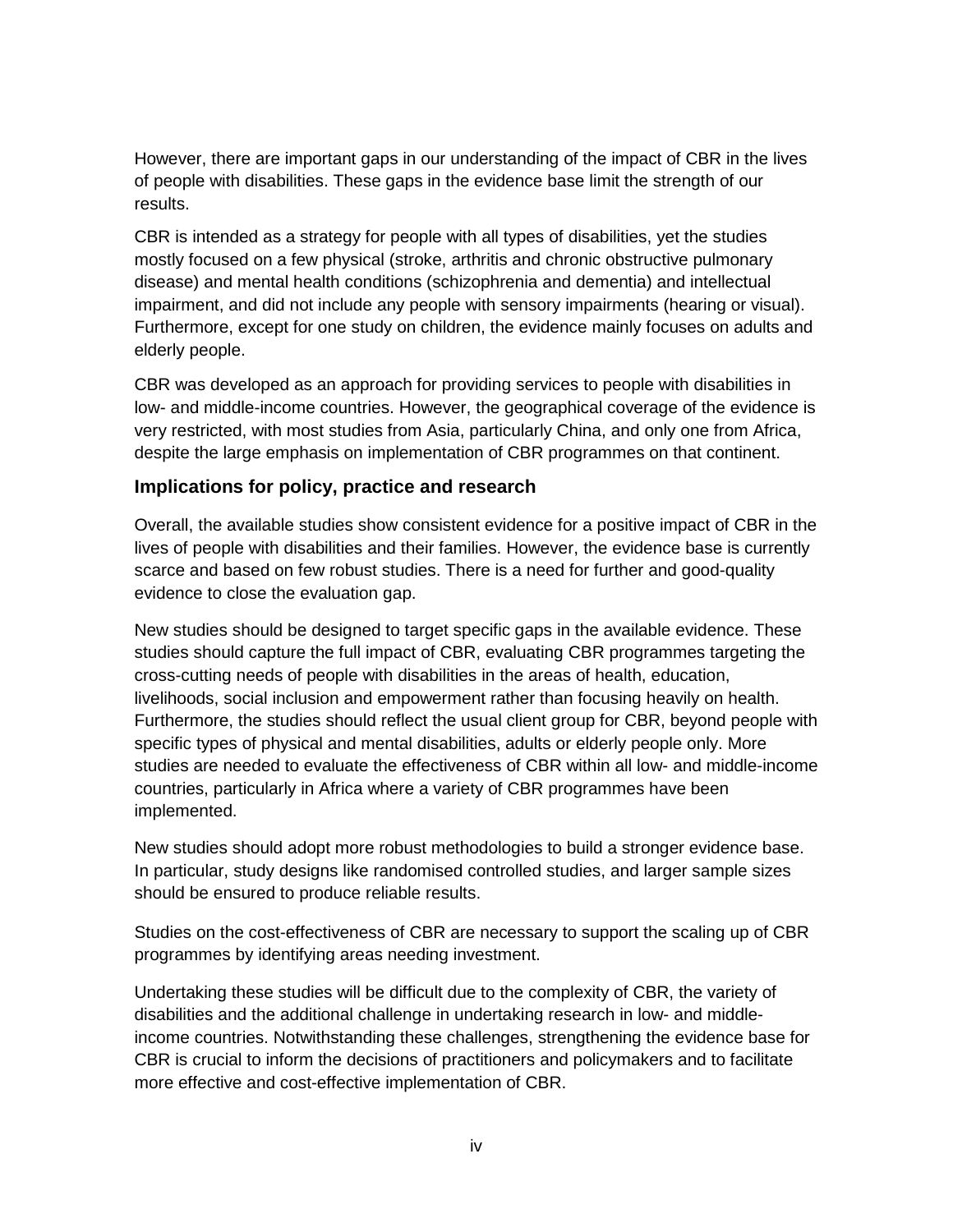# **Contents**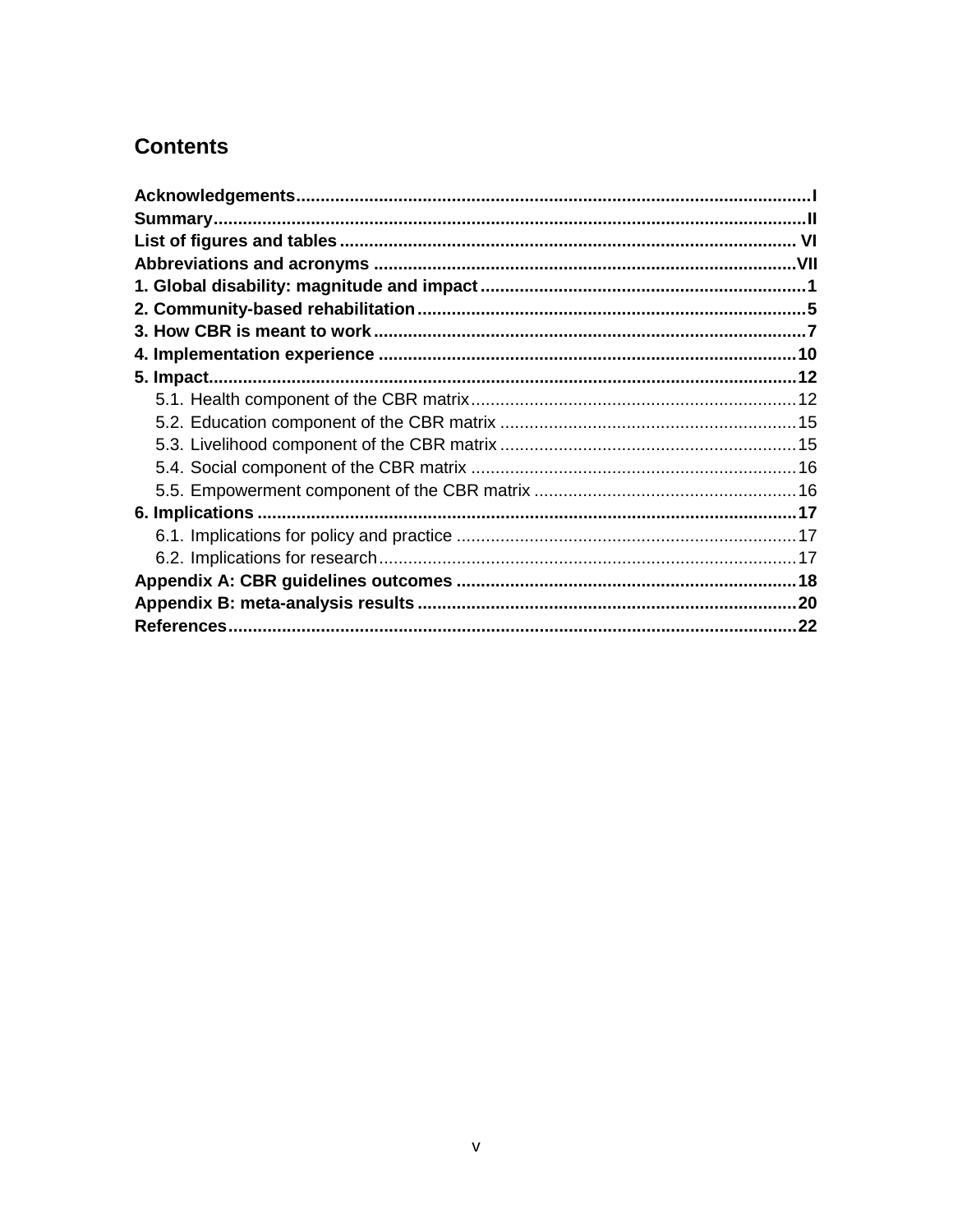# <span id="page-8-0"></span>**List of figures and tables**

| Figure 1: International Classification of Functioning, Disability and Health conceptual |  |
|-----------------------------------------------------------------------------------------|--|
|                                                                                         |  |
|                                                                                         |  |
|                                                                                         |  |
| Figure 4: Causal chain for the impact of community-based rehabilitation programmes for  |  |
|                                                                                         |  |

Table 1: Description of the studies included in the systematic review............................... 11

#### **Appendix tables**

[Table B 1: Meta-analysis results for dementia \(users\): CBR vs. treatment as usual](#page-29-1) ........20 [Table B 2: Meta-analysis results for dementia \(carers\): CBR vs. treatment as usual](#page-29-2) .......21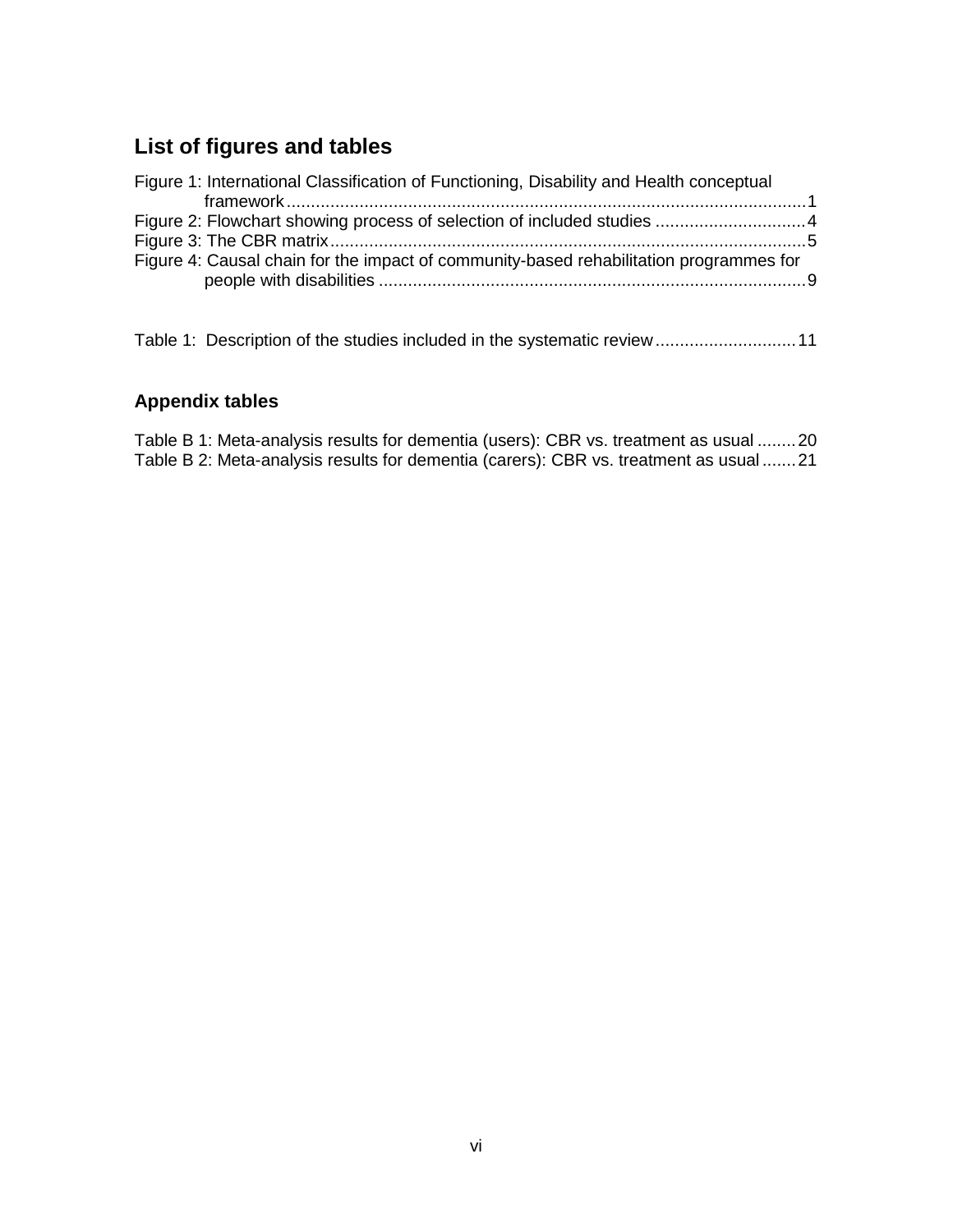# <span id="page-9-0"></span>**Abbreviations and acronyms**

| <b>ADL</b>    | activities of daily living                                       |
|---------------|------------------------------------------------------------------|
| <b>CBR</b>    | community-based rehabilitation                                   |
| <b>COPD</b>   | chronic obstructive pulmonary disease                            |
| <b>ICF</b>    | International Classification of Functioning, Disability and      |
|               | Health                                                           |
| <b>IDDC</b>   | International Disability and Development Consortium              |
| <b>ILO</b>    | International Labour Organization                                |
| <b>RCT</b>    | randomised controlled trial                                      |
| <b>UN</b>     | <b>United Nations</b>                                            |
| <b>UNESCO</b> | United Nations Educational, Scientific and Cultural Organization |
| <b>WHO</b>    | <b>World Health Organization</b>                                 |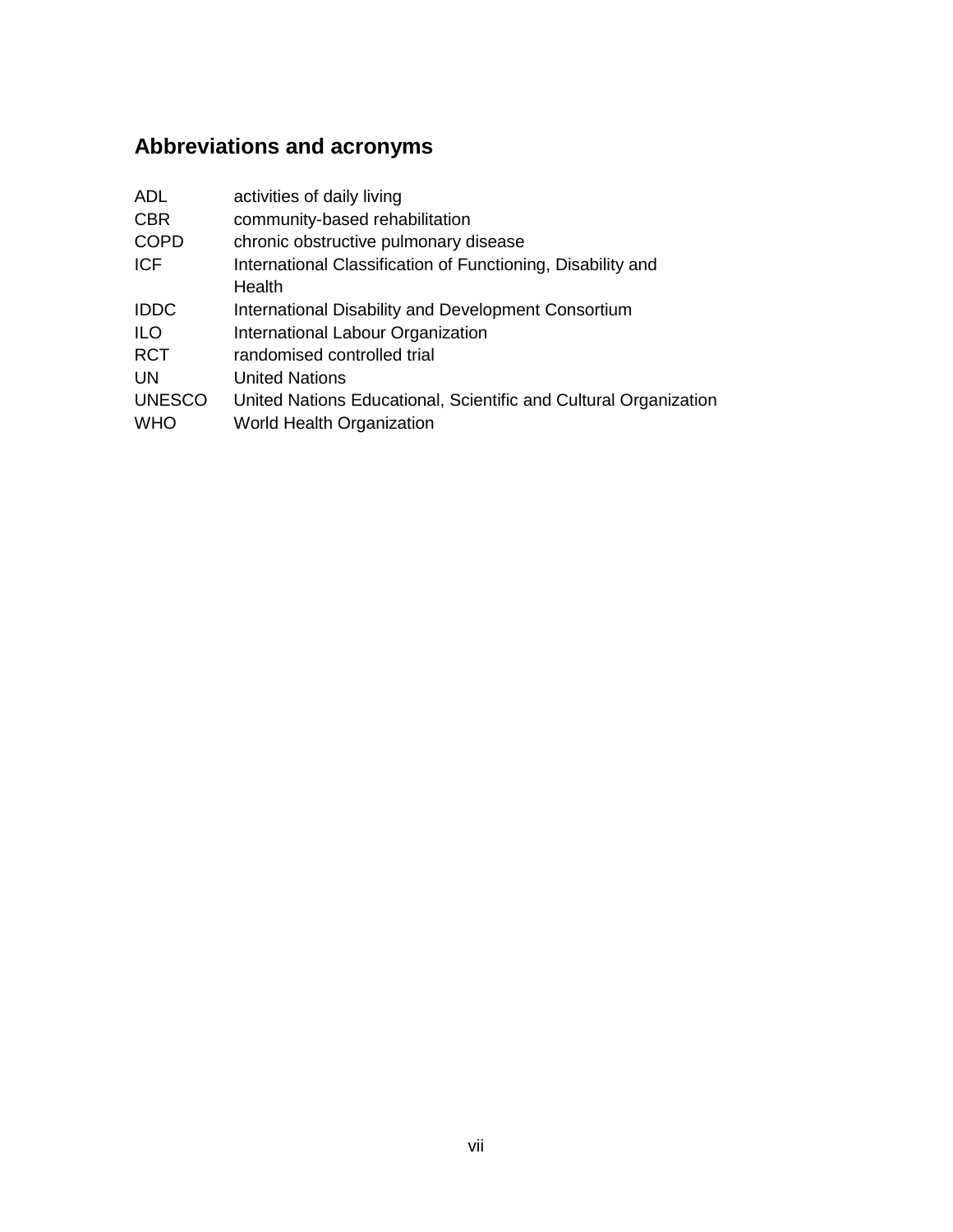# <span id="page-10-0"></span>**1. Global disability: magnitude and impact**

There are over one billion people with disabilities in the world (WHO and World Bank 2011). This corresponds to about 15 per cent of the world's population, and 80 per cent of these people live in low- and middle-income countries. People with disabilities include those who have long-term physical, mental, intellectual or sensory impairments, which, in interaction with various barriers, may hinder their full and effective participation in society on an equal basis with others (UN 2008).

The International Classification of Functioning, Disability and Health (ICF) conceptual framework illustrates this view of disability (Figure 1). According to this model, a health condition may lead to an impairment. For instance, polio can lead to muscle weakening and consequently to physical impairment. A cataract causes clouding of the lens in the eye and then visual impairment. Dementia is caused by brain damaging diseases, which cause cognitive impairment.

Impairment may lead to reduced activities. In the previous examples, polio may lead to difficulties in walking, cataract in self-care and mobility, and dementia in self-care. These limitations in activities can restrict full participation in aspects of society, such as exclusion from employment or education, thus resulting in disability.

#### <span id="page-10-1"></span>**Figure 1: International Classification of Functioning, Disability and Health conceptual framework**



#### *Source:* WHO (2011, Box 1.1, page 5)

The impact of a health condition on disability is not the same for everyone and is influenced by a variety of factors. One factor is the availability of medical treatment. For instance, treatment of a cataract can fully correct a visual impairment and avoid disability. People may have impairments that are not amenable to medical treatment (e.g. irreversible paralysis) or not have access to services, in which case personal factors may mitigate the negative consequences of the impairment (e.g. additional training could enhance employment prospects). Environmental changes, such as the provision of technological devices (e.g. mobility aids and hearing aids) or adaptations to buildings can also improve participation among people with impairments, thus alleviating disability.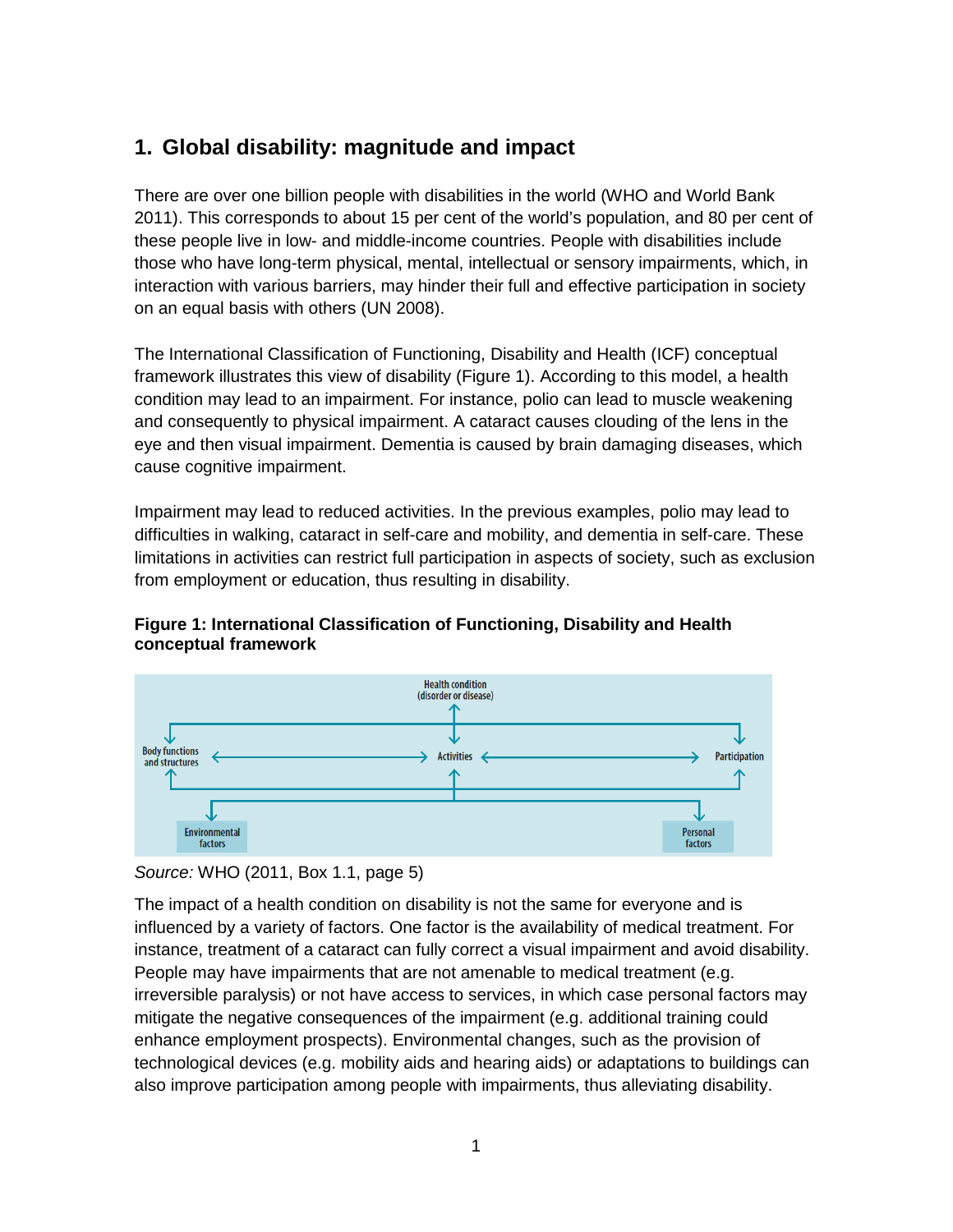The ICF conceptualisation of disability is therefore an expansion beyond the limited medical view, which focuses on impairments only as the cause of disability.

Disability is often viewed as both a cause and a consequence of poverty. Poorer people, and people living in poorer countries, are more vulnerable to disability (WHO and World Bank 2011). Furthermore, people with disabilities are excluded from education, health, employment and other aspects of society, and this can potentially lead to or exacerbate poverty (WHO and World Bank 2011). As an example, a recent report across 30 countries found that children with disabilities were often 10 times less likely to attend school than their peers without disabilities, and even when enrolled at school they were often at a lower education level (Kuper *et al*. 2014). These exclusions are contrary to the United Nations (UN) Convention on the Rights of Persons with Disabilities, which is an international human rights instrument of the UN intended to protect the rights and dignities of people with disabilities (UN 2008). A focus on disability is therefore important both from an international development and a human rights perspective. More information is needed as to which interventions are effective at enhancing participation in society by people with disabilities.

One approach to addressing disability is community-based rehabilitation (CBR), which has received high-level endorsement and is implemented throughout the world. CBR is a strategy for general community development that provides rehabilitation, poverty reduction, equalisation of opportunities and social inclusion for all people with disabilities.

However, establishing an evidence base for the impact of CBR has been difficult (Hartley *et al*. 2009). Each individual programme is tailored to the specific user needs and setting and therefore includes a different focus and different components. Furthermore, the impact of CBR can be measured in a variety of ways (e.g. participation, quality of life and clinical outcomes). Consequently, the evidence base is qualitatively rich and quantitatively poor and a comprehensive systematic review has not previously been undertaken<sup>1</sup>.

 $\overline{a}$ 

<span id="page-11-0"></span><sup>1</sup> The most extensive previous review of CBR included 128 articles published between 1978 and 2002, only 10 of which were classified as intervention studies (Finkenflugel, Wolffers and Huijsman 2005). The authors did not assess the overall impact of CBR in their review and concluded that "the evidence base for CBR is fragmented and incoherent on almost all aspects of CBR". Other reviews have reported more positively on the literature, but were more limited in scope. One identified 29 reports on rehabilitation in community programmes in low- and middle-income countries (Velema, Ebenso and Fuzikawa 2008). The studies were small, and had methodological limitations, but showed that these programmes were broadly effective. Reviews have also assessed the effectiveness of CBR for specific types of disability. Wiley-Exley (2007) identified 17 intervention studies evaluating community mental healthcare in low- and middle-income countries. These interventions improved mental health outcomes and were cost saving (where this was assessed), but only one of the interventions was described as CBR (Chatterjee et al. 2003). Another review of 11 studies assessing CBR programmes for adults with traumatic brain injury also found evidence for effectiveness (Evans and Brewis 2008).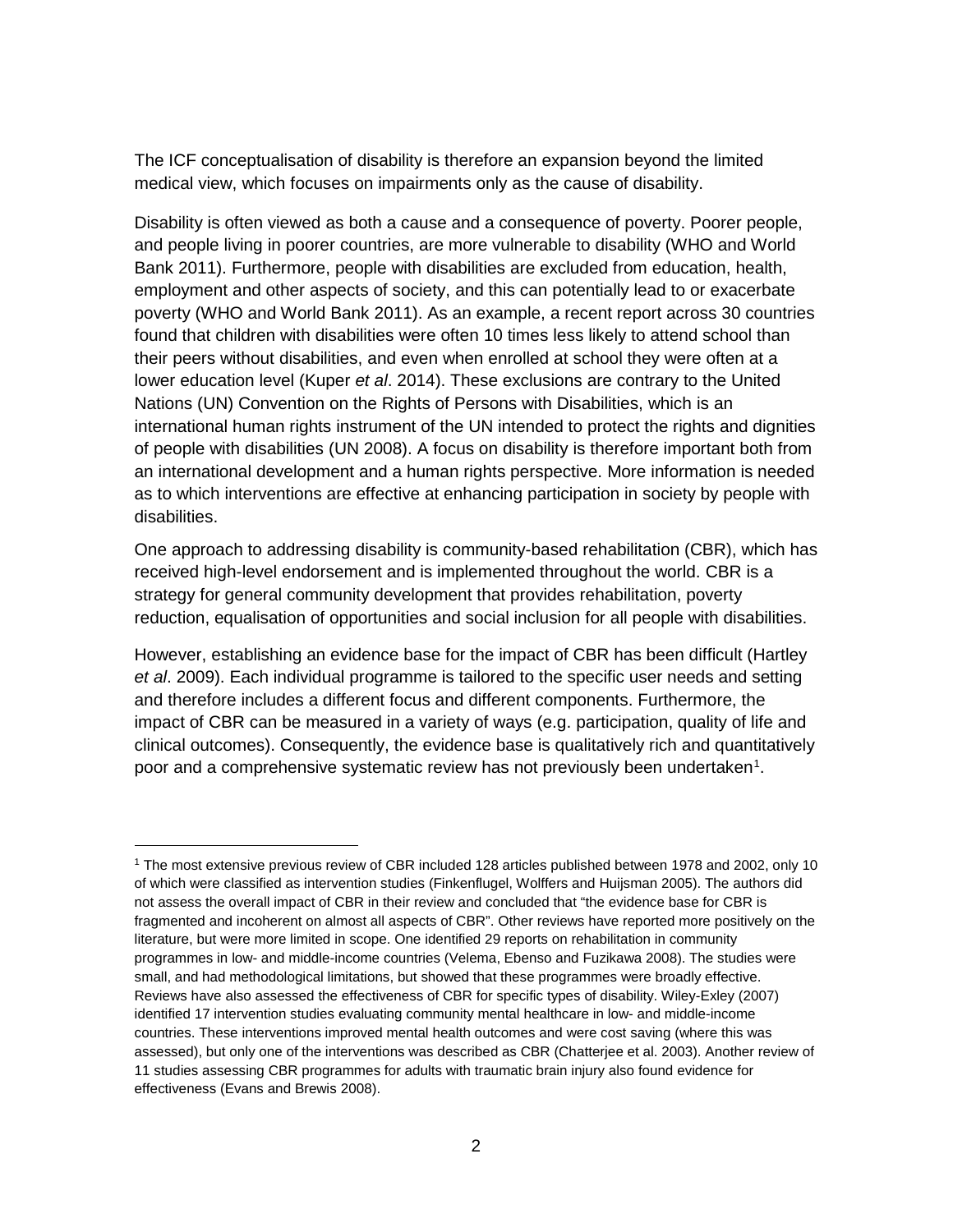This report provides a summary of a full systematic review of evidence from impact evaluations on the effectiveness of CBR interventions to improve outcomes for people with disabilities (Iemmi *et al*. 2015). Evidence eligible for the review came from controlled studies where CBR was offered to people with disabilities and/or their family, carers or community in low- and middle-income countries. Any CBR intervention was eligible for the review, whether targeting health, education, livelihood, social or empowerment components of disability, provided the intervention took place in households or the community; we excluded studies where CBR interventions took place only in health facilities or schools.<sup>[2](#page-12-1)</sup>

Extensive searches for published and unpublished literature were conducted, from 23 electronic databases, including studies published after 1976 and up until July 2012, and also using websites, author contacts, screening of reference lists and citation tracking of included studies. We identified 6,157 records, of which 148 were considered sufficiently relevant to CBR as to screen as full text. Finally, a total of 15 studies were deemed of sufficient quality for inclusion in the review (Figure 2).

<span id="page-12-0"></span>The report is structured as follows. Chapters 2 and 3 provide background on CBR and the causal chain through which CBR is expected to work. Chapter 4 presents implementation experiences, drawing on the studies included in this review and additional sources of evidence. Chapter 5 presents the results of impact assessments from the included studies. The final chapter gives implications for policy and research.

 $\overline{a}$ 

<span id="page-12-1"></span><sup>2</sup> We used a broad definition of CBR in order to maximise the usefulness of the limited data available. Consequently, some interventions were included which arguably could be classified as home-based care programmes, rather than CBR. However, using a more restrictive definition of CBR or disability would have substantially reduced the pool of eligible publications found during the searches and our ability to make inferences as to the effectiveness of CBR.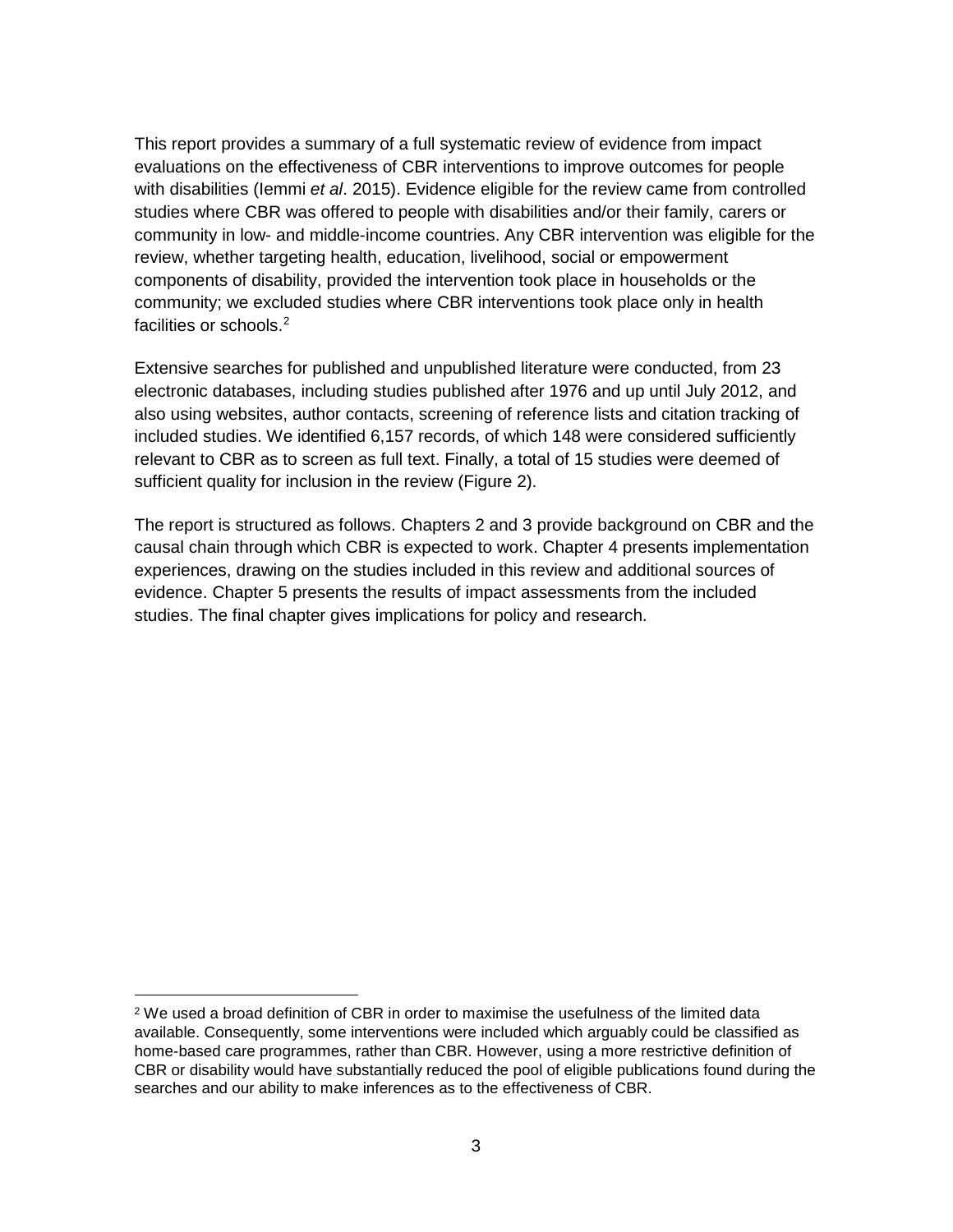

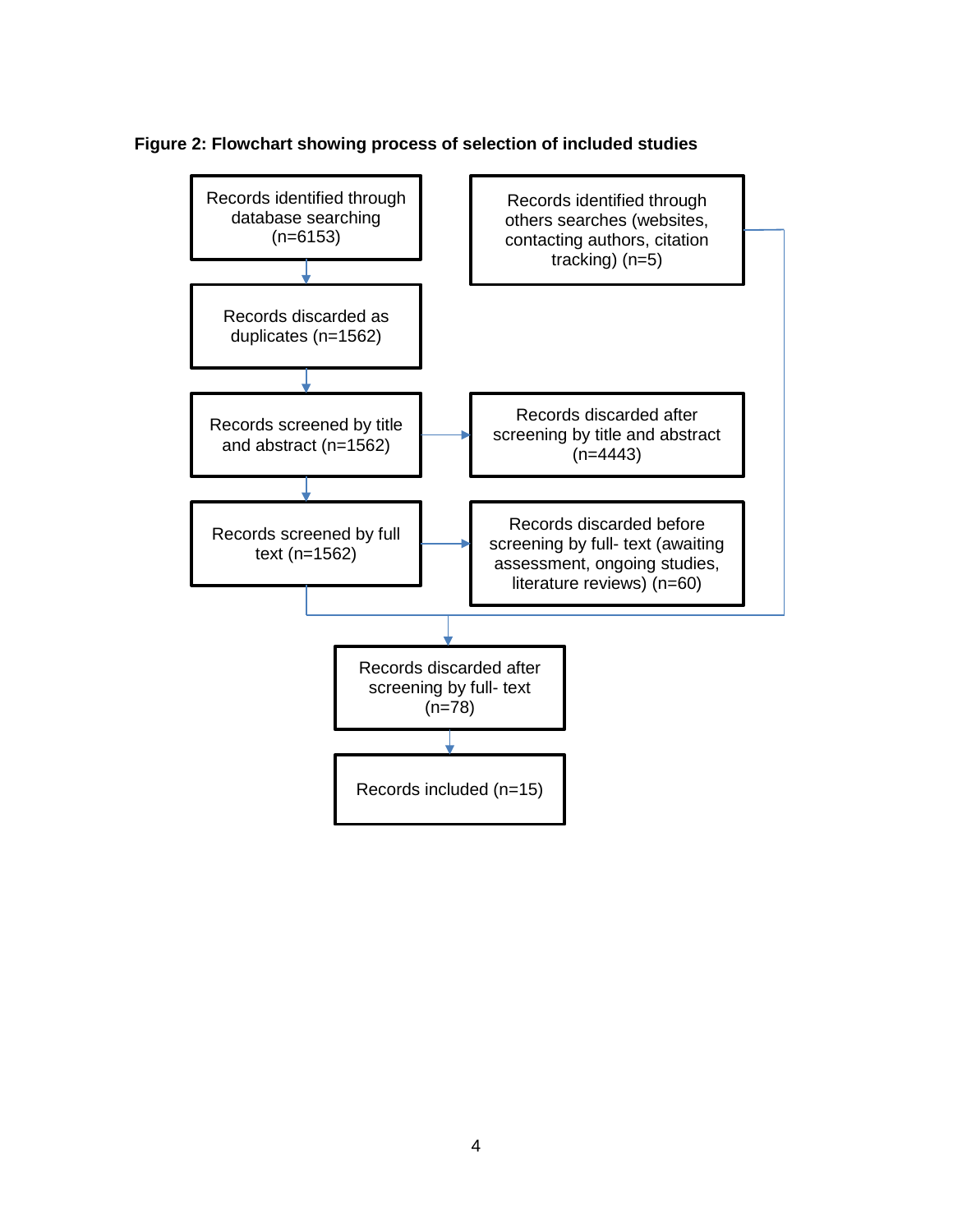# <span id="page-14-0"></span>**2. Community-based rehabilitation**

A wide range of potential interventions exist that can enhance the participation and quality of life of people with disabilities. Few such services are available in low- and middleincome countries. Consequently, alternative strategies must be sought in these areas.

CBR is the strategy endorsed by the World Health Organization (WHO) for the rehabilitation, poverty reduction, equalisation of opportunities and social inclusion of all people with disabilities (WHO 2010). It is designed predominantly for low- and middleincome countries.

CBR was first introduced in the late 1970s (WHO 1976; 1978; Finkenflugel 2004). Early programmes mostly focused on physiotherapy, assistive devices and medical interventions. The concept has evolved over the last 30 years so that CBR has become a strategy for community-based inclusive development. CBR is used to meet the basic needs of people with disabilities and their families and to enhance their quality of life.

The CBR matrix (WHO 2010) (see Figure 3) provides a basic framework for CBR programmes. It highlights the need to target intervention in five key components: health, education, livelihood, social and empowerment. Each component includes five elements where the different activities are listed. A CBR programme is formed by one or more activities in one or more of the five components. The focus can be on providing new services as well as promoting inclusion of people with disabilities into existing services. Each CBR programme is not expected to implement every component of the CBR matrix, but will vary depending on the needs of their users. CBR programmes are therefore very diverse.

This diversity and flexibility in intervention is in keeping with the conceptualisation of disability through the ICF model, which recognises the range of influences on disability. Consequently, a range of interventions can be implemented to alleviate disability and enhance quality of life.

<span id="page-14-1"></span>CBR is implemented through the combined efforts of people with disabilities, their families and communities, and the relevant services (ILO, UNESCO and WHO 2004). CBR is delivered within the community using predominantly local resources, to ensure that the interventions are locally appropriate and low cost. CBR is therefore a multisectoral, 'bottom-up' strategy.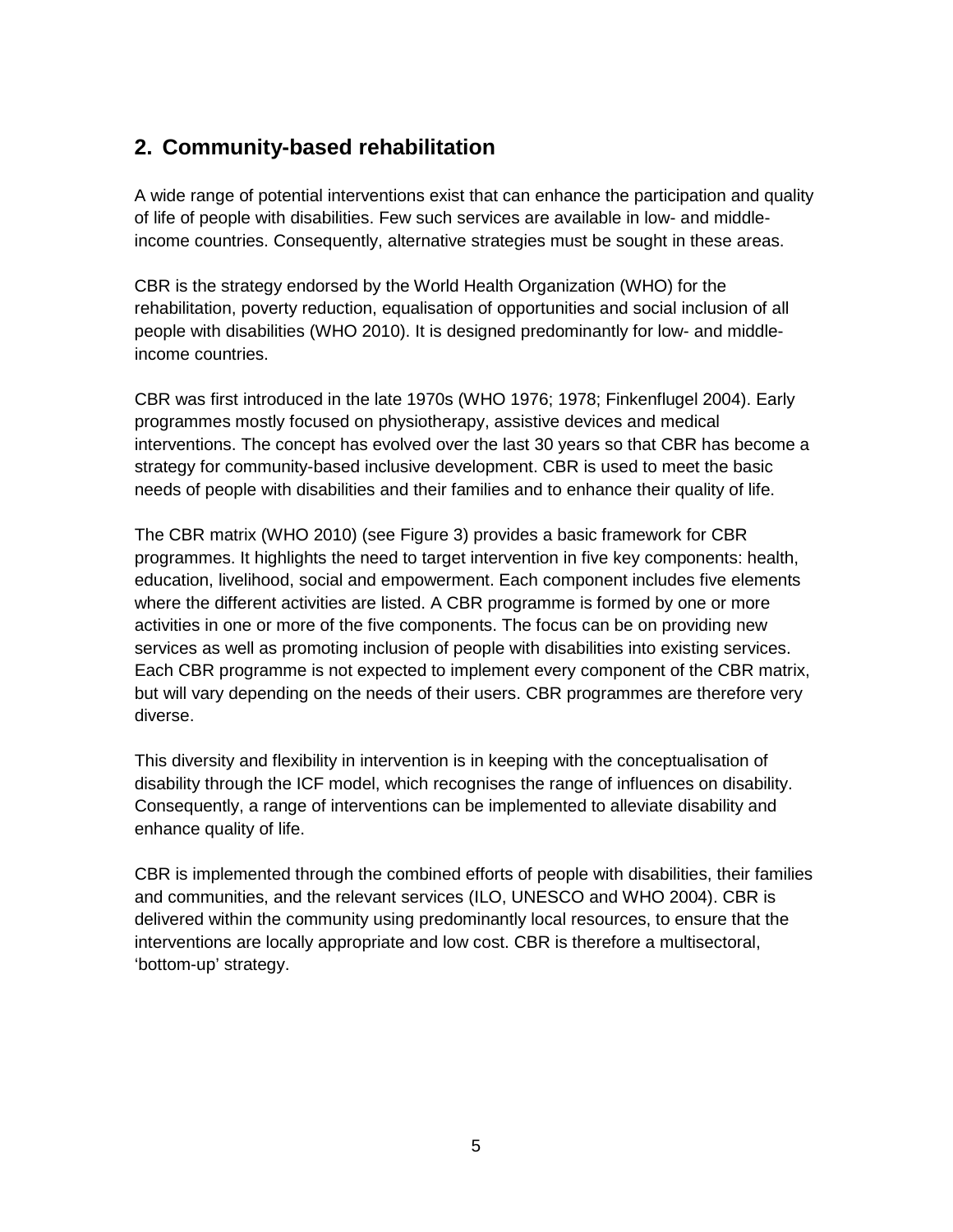

**Figure 3: The CBR matrix**

*Source:* WHO (2010, Figure 1)

The CBR guidelines were launched in October 2010 to provide further direction on how CBR programmes should be developed and implemented (WHO 2010). Although CBR is currently implemented in over 90 countries, in reality, few disabled people are believed to have access to even basic health and rehabilitation services (Meikle 2002). The scaling up of CBR is therefore urgently needed, but there is also a need for a stronger evidence base on the efficacy and effectiveness of CBR programmes to support an expansion in their coverage (Finkenflugel, Wolffers and Huijsman 2005; Hartley *et al*. 2009; WHO and World Bank 2011).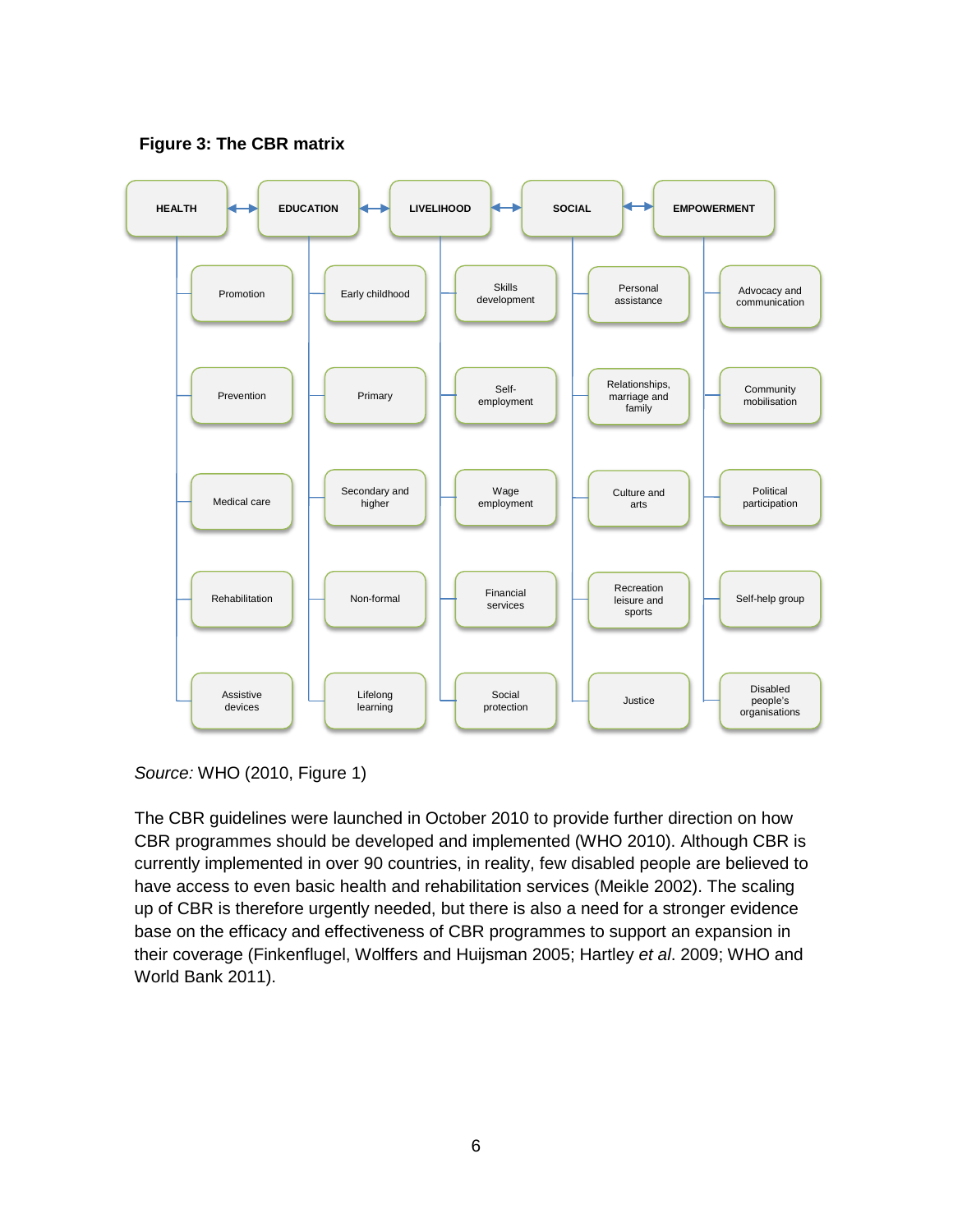# <span id="page-16-0"></span>**3. How CBR is meant to work**

The overall aim of CBR is to improve the quality of life of people with disabilities and their families. CBR is meant to work by including people with disabilities in existing services, as well as creating new interventions specifically targeting people with disabilities and their families. The causal chain for these interventions is described in Figure 4, and is illustrated with examples below.

The goal of the *health* component is that people with disabilities achieve their highest attainable standard of health. It includes the following:

- promotion (e.g. providing messages specifically to people with disabilities or ensuring that ongoing health promotion efforts are inclusive of people with disabilities)
- prevention (e.g. preventing impairments or preventing illness among people with disabilities)
- medical care (e.g. collaborating with local healthcare facilities in the community to ensure that they are inclusive and accessible to people with disabilities)
- rehabilitation (e.g. practising mobility exercises and adapting the physical environment)
- provision of assistive devices (providing locally made and appropriate mobility and other aids).

These interventions therefore target improvements in knowledge, health and clinical outcomes, and reduced impairments.

The goal of the *education* component is that people with disabilities access education and lifelong learning, leading to fulfilment of their potential, a sense of dignity and self-worth, and effective participation in society. This component focuses on increasing attendance and duration of schooling by people with disabilities as well as increasing participation in non-school education. Examples include working together with teachers in the local community to make appropriate adaptations (e.g. accessible toilets and specialised teaching assistants) that allow children to attend school, or providing retraining opportunities for people who develop disability later in life (e.g. teaching Braille).

The *livelihood* component of the CBR matrix has the goal that people with disabilities can gain a livelihood, have access to social protection measures and be able to earn enough income to lead dignified lives and contribute economically to their families and communities. This component focuses on increasing inclusion in employment and enhancing earning abilities for people with disabilities and their families. This could include:

- skills development (e.g. computer training)
- financial services (e.g. microcredit schemes for people with disabilities)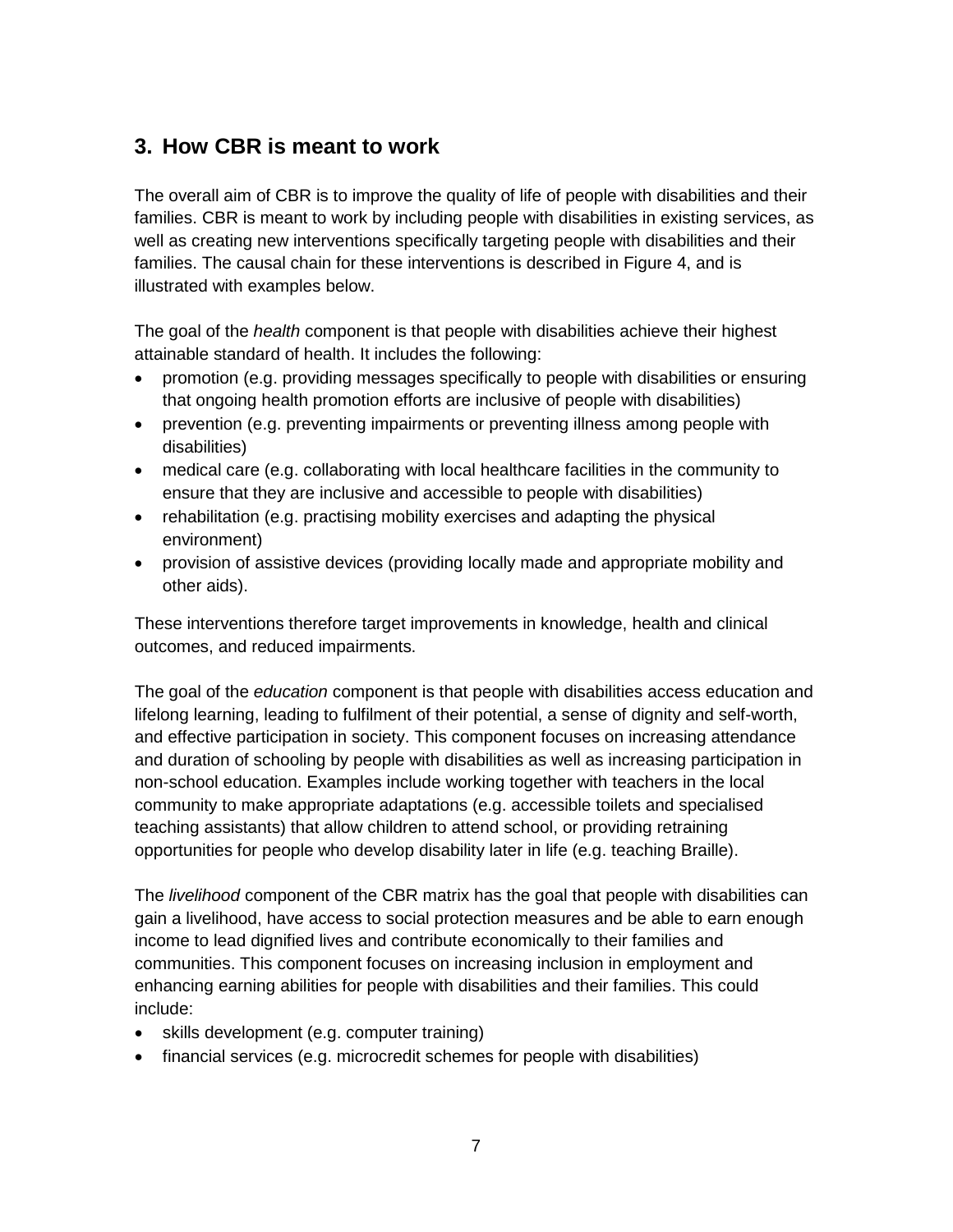- promotion of wage employment (e.g. apprenticeships or internships for people with disabilities)
- social protection programmes (e.g. disability pensions or other benefit schemes).

The goal of the *social* component is that people with disabilities have meaningful social roles and responsibilities in their families and communities, and are treated as equal members of society. It focuses on improving social participation and improving relationships. This can be achieved through:

- counselling to improve relationships and family life
- challenging negative attitudes and violence against people with disabilities
- personal assistance to participate in family and community life, to support self-care and maintain dignity
- encouraging the inclusion of disabled people in culture and arts, leisure and sports (e.g. inclusive dance groups and art groups for people with dementia)
- access to justice (e.g. providing information to people with disabilities and their families about their rights and how to turn to the justice system).

The goal of the *empowerment* component is that people with disabilities and their family members make their own decisions and take responsibility for changing their lives and improving their communities. This component concentrates on the importance of empowering people with disabilities, their family members and communities to facilitate the mainstreaming of disability across all sectors and to ensure that everybody is able to access their rights. It includes:

- enhancing communication (e.g. providing regular information on CBR programmes and emphasising benefits to the whole community)
- facilitating social mobilisation to get disability into the social consciousness of the community (e.g. through community parties)
- enabling the political participation of people with disabilities in different levels of the political system (e.g. encouraging people with disabilities to stand for elections and lobbying for policy change)
- developing self-help groups to allow information sharing and support among people with disabilities and their families
- establishing disabled people's organisations (DPOs) to advocate for inclusion and change.

Assessing the difference that CBR interventions can make to these outcomes, including for participants and family members or carers, is vital in demonstrating the impacts of CBR.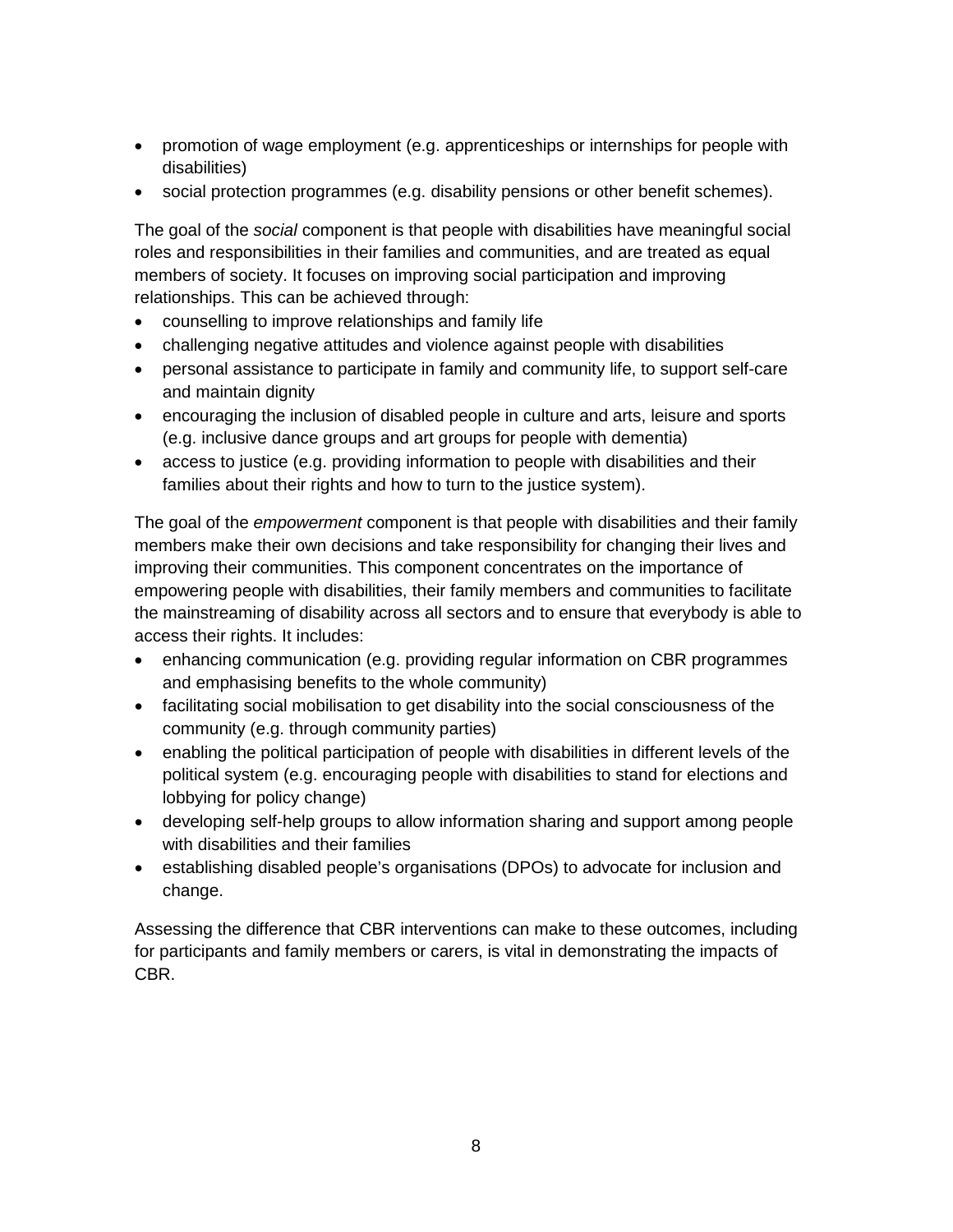<span id="page-18-0"></span>

| Intervention | <b>Community-based rehabilitation</b>                                                        |                          |                                 |                      |                         |  |  |
|--------------|----------------------------------------------------------------------------------------------|--------------------------|---------------------------------|----------------------|-------------------------|--|--|
| Component    | <b>Health</b>                                                                                | <b>Education</b>         | Livelihood                      | Social               | <b>Empowerment</b>      |  |  |
|              |                                                                                              |                          |                                 |                      |                         |  |  |
| Short-term   | Improved knowledge                                                                           | Increased school         | Inclusion in employment         | Improved social      | Improved                |  |  |
| outcomes     | about health                                                                                 | attendance               |                                 | participation        | community               |  |  |
|              |                                                                                              |                          | Access to skills development    |                      | participation           |  |  |
|              | Improved access to                                                                           | Improved quality of      | and learning                    | Improved             |                         |  |  |
|              | health and                                                                                   | education                |                                 | relationships        | Improved                |  |  |
|              | rehabilitation services                                                                      |                          | Enhanced earning                |                      | communication           |  |  |
|              |                                                                                              |                          | possibilities                   | People with          |                         |  |  |
|              |                                                                                              |                          |                                 | disabilities valued  | <b>Barriers removed</b> |  |  |
|              |                                                                                              |                          |                                 |                      |                         |  |  |
| Intermediate | People with                                                                                  | People with disabilities | People with disabilities gain a | People with          | People with             |  |  |
| outcomes     | disabilities achieve                                                                         | access education and     | livelihood, have access to      | disabilities have    | disabilities and their  |  |  |
|              | their highest                                                                                | lifelong learning,       | social protection measures      | meaningful social    | family members          |  |  |
|              | attainable standard of                                                                       | leading to fulfilment of | and are able to earn enough     | roles and            | make their own          |  |  |
|              | health                                                                                       | potential, a sense of    | income to lead dignified lives  | responsibilities in  | decisions and take      |  |  |
|              |                                                                                              | dignity and self-worth,  | and contribute economically     | their families and   | responsibility for      |  |  |
|              |                                                                                              | and effective            | to their families and           | communities, and     | changing their lives    |  |  |
|              |                                                                                              | participation in society | communities                     | are treated as equal | and improving their     |  |  |
|              |                                                                                              |                          |                                 | members of society   | communities             |  |  |
| Longer-term  |                                                                                              |                          |                                 |                      |                         |  |  |
| outcomes     | Improved quality of life for people with disabilities, their families, and their communities |                          |                                 |                      |                         |  |  |

# **Figure 4: Causal chain for the impact of community-based rehabilitation programmes for people with disabilities**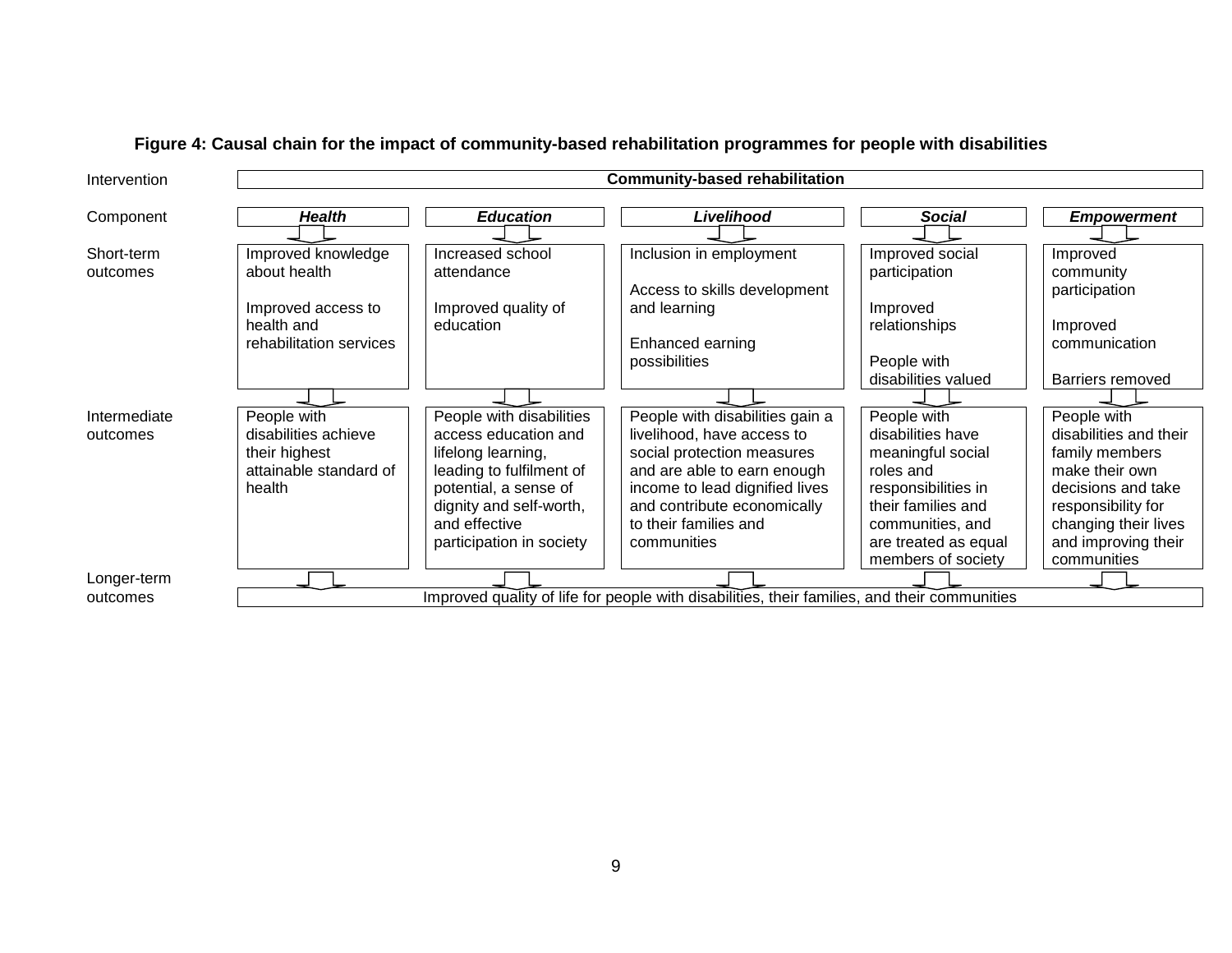# <span id="page-19-0"></span>**4. Implementation experience**

The theoretical foundation of CBR is well developed, with buy-in from key stakeholders including the WHO, the International Labour Organization (ILO), the United Nations Educational, Scientific and Cultural Organisation (UNESCO) and the International Disability and Development Consortium (IDDC). CBR projects have been implemented on a large scale across low- and middle-income countries.

In the systematic review, we identified 15 programmes operating in low- and middleincome countries. The majority of studies took place in Asia (Table 1). Nine of the studies included people with mental disabilities, while the remaining six studies focused on people with physical disabilities. There were no studies including individuals where the disability was due to a sensory impairment (vision or hearing).

However, there are several constraints faced in scaling up access to CBR and compliance with the intended design. There have been few evaluations of CBR (Coernielje *et al*. 2008; Grandisson *et al*. 2014), but the following constraints are evident in these evaluations and in our own field experience:

- 1. Lack of funding for the support of CBR projects (Hartley *et al*. 2009). Where funding is available this is often not sufficiently stable to plan for the long term, and once the non-governmental organisation removes the funding the CBR programme is usually not sustainable.
- 2. Lack of training of CBR field workers (Lorenzo 1994; Maclachlan *et al*. 2010). This reduces their effectiveness when working in complex domains such as health or education and leads to low recognition by other professionals. This issue is further enhanced by the low level of education of most CBR workers.
- 3. Stigma and discrimination against people with disabilities (WHO and World Bank 2011). These factors may lead to low awareness of disability, low uptake of services and low community support of CBR programmes.
- 4. Lack of access to specialist services (WHO and World Bank 2011). CBR workers may wish to refer users to specialised institutions (e.g. schools and rehabilitation centres), but these are often not available in their locality. Similarly, the specialists who give expert advice on particular issues (e.g. doctors and social workers) are often not available in CBR settings. A lack of access to assistive devices and other environmental supports also hampers the implementation of CBR.

The implementation experience of CBR therefore often does not live up to the ambitions of the theoretical conceptualisation.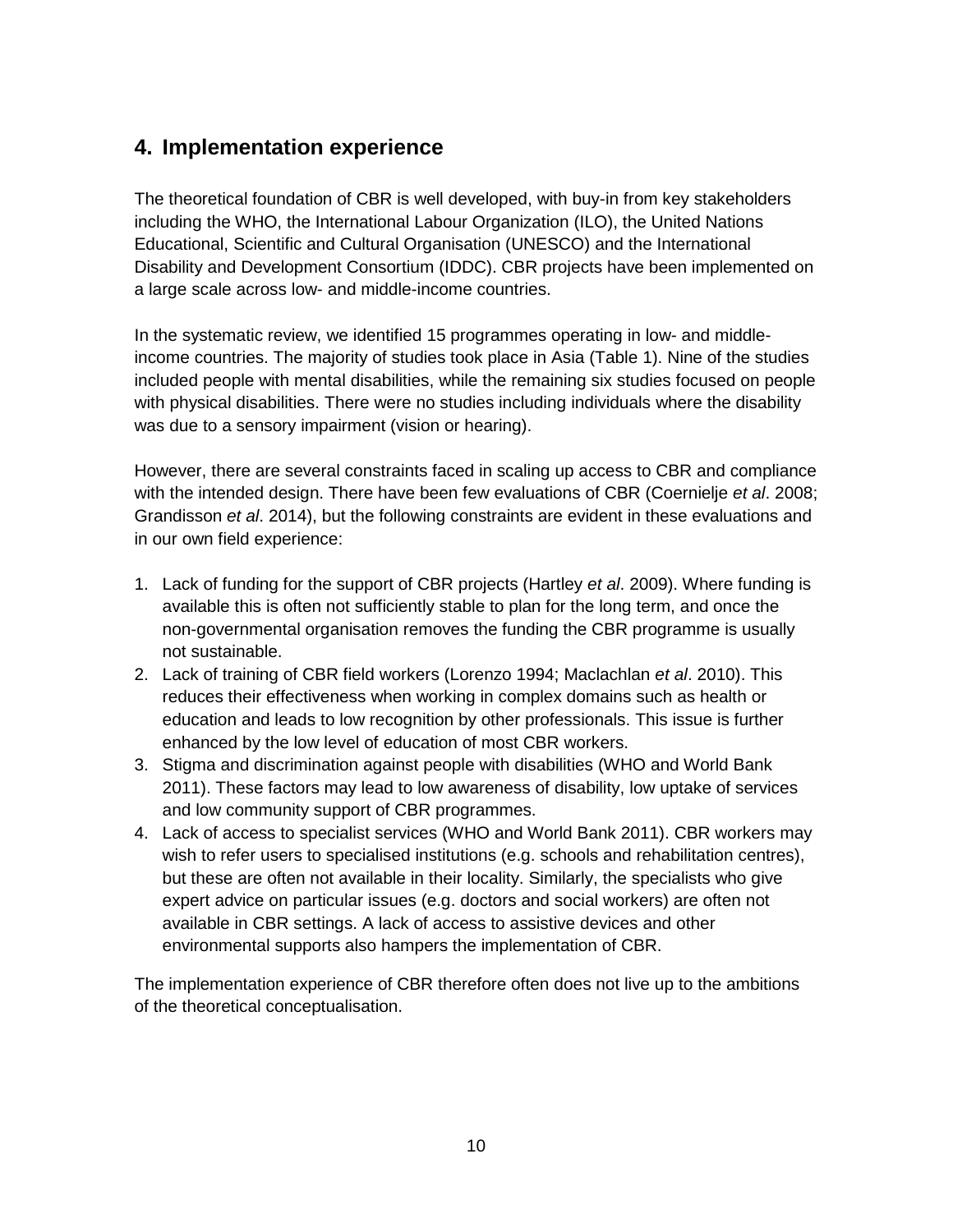| Author, publication<br>year          | <b>Country of</b><br>study | Type of<br>disability | Type of<br>condition/<br>impairment | <b>Target</b><br>group | <b>Number of</b><br>participants | Follow-up | <b>Primary</b><br>component of<br><b>CBR</b> matrix<br>assessed |
|--------------------------------------|----------------------------|-----------------------|-------------------------------------|------------------------|----------------------------------|-----------|-----------------------------------------------------------------|
| <b>Randomised controlled studies</b> |                            |                       |                                     |                        |                                  |           |                                                                 |
| Chinchai 2010                        | <b>Thailand</b>            | Physical              | <b>Stroke</b>                       | <b>Adults</b>          | 60                               | 2 months  | Health                                                          |
| Yu 2009                              | China                      | Physical              | <b>Stroke</b>                       | <b>Adults</b>          | 737                              | 5 months  | Health                                                          |
| Noonill 2007                         | Thailand                   | Physical              | <b>COPD</b>                         | Adults                 | 88                               | 3 months  | Health                                                          |
| <b>Botha 2010</b>                    | South Africa               | Mental                | Schizophrenia                       | Adults                 | 60                               | 12 months | Health                                                          |
| Ran 2003                             | China                      | Mental                | Schizophrenia                       | <b>Adults</b>          | 357                              | 9 months  | Health                                                          |
| Zhang 1994                           | China                      | Mental                | Schizophrenia                       | <b>Adults</b>          | 83                               | 18 months | Health                                                          |
| <b>Dias 2008</b>                     | India                      | Mental                | Dementia                            | Older                  | 81                               | 6 months  | Health                                                          |
|                                      |                            |                       |                                     | people                 |                                  |           |                                                                 |
| Gavrilova 2009                       | Russia                     | Mental                | Dementia                            | Older                  | 60                               | 6 months  | Health                                                          |
|                                      |                            |                       |                                     | people                 |                                  |           |                                                                 |
| Guerra 2011                          | Peru                       | Mental                | Dementia                            | Older                  | 58                               | 6 months  | Health                                                          |
|                                      |                            |                       |                                     | people                 |                                  |           |                                                                 |
| <b>Shin 2009</b>                     | Vietnam                    | Mental                | Intellectual                        | Children               | 37                               | 12 months | Education                                                       |
|                                      |                            |                       | impairment                          |                        |                                  |           |                                                                 |
| <b>Non-randomised studies</b>        |                            |                       |                                     |                        |                                  |           |                                                                 |
| Ozdemir 2001                         | Turkey                     | Physical              | <b>Stroke</b>                       | <b>Adults</b>          | 60                               | 64 days   | Health                                                          |
| Habibzadeh 2007                      | Iran                       | Physical              | <b>Stroke</b>                       | <b>Adults</b>          | 60                               | 45 days   | Health                                                          |
| Darmawan 1992                        | Indonesia                  | Physical              | <b>Arthritis</b>                    | <b>Adults</b>          | 844                              | 6 months  | Health                                                          |
| Zhang 1998                           | China                      | Mental                | Schizophrenia                       | <b>Adults</b>          | 409                              | 36 months | Health                                                          |
| Chatterjee 2003                      | India                      | Mental                | Schizophrenia                       | <b>Adults</b>          | 207                              | 12 months | Health                                                          |

#### **Table 1**: **Description of the studies included in the systematic review**

<span id="page-20-0"></span>*Note: COPD refers to chronic obstructive pulmonary disease*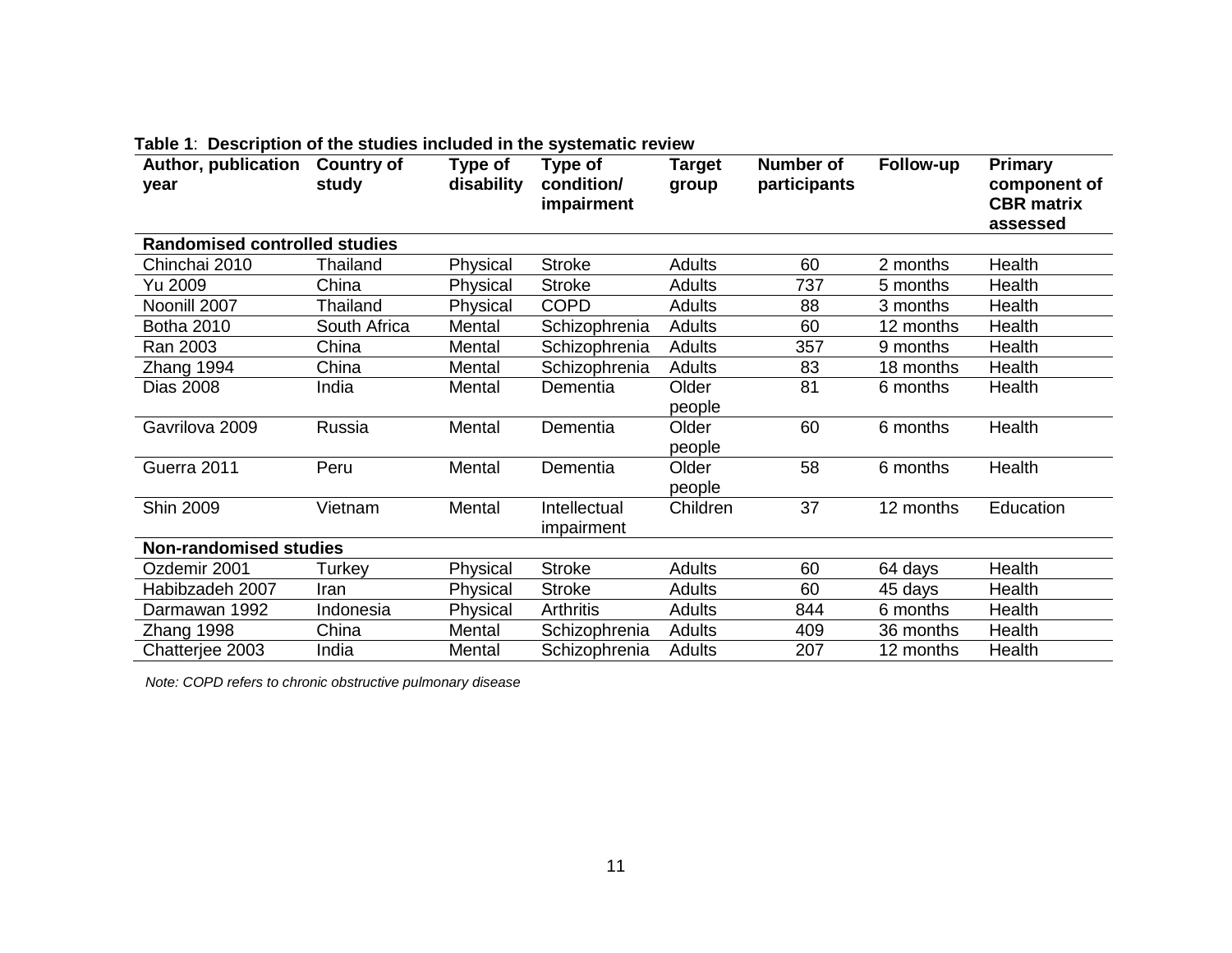# <span id="page-21-0"></span>**5. Impact**

The following section summarises the key results of the review for each of the components of the CBR matrix, using the causal chain as a structure (Figure 3). The interested reader can refer to the full technical report for the full results of the studies (Iemmi *et al*. 2015).

Fifteen studies were identified as eligible for inclusion in the review. These studies were published between 1992 and 2010, and ranged in size from 37 to 844 participants (Table 1). Ten of the studies included were randomised controlled trials (RCTs), meaning that participants were randomised to be in an intervention or control group and the outcomes were compared between these groups. The remaining five studies evaluated people before and after CBR programmes in comparison to people who were not supported with CBR programmes. Follow-up ranged from two months to three years. There was wide variation in the outcomes assessed and how these were measured.

### <span id="page-21-1"></span>**5.1.Health component of the CBR matrix**

Fourteen of the studies focused primarily on testing interventions for the health component of the CBR matrix.

#### *Physical disabilities*

Four studies focused on people after stroke. A study in Thailand compared the impact of home healthcare and rehabilitation to usual care (Chinchai *et al*. 2010). The intervention was an educational programme provided for the carers, including lectures given by occupational therapists and weekly home visits. After two months of follow-up, the stroke survivors in the intervention group reported 9–16% higher mean quality of life scores compared to the control group.

A study in Shanghai in China compared the effectiveness of five months of additional home-based rehabilitation versus no intervention (Yu *et al*. 2009). The intervention included 10 training sessions by a general practitioner of the family or carers at home in simple rehabilitation techniques. The stroke survivor was instructed to do functional exercises for 45 minutes at least three times per week, helped by the carer. They were also phoned by the therapists in order to receive help with functional exercises. At five months, the stroke patients in the control group showed 25–36% worse clinical outcomes, measured by neurological function, compared to the intervention group. The differences were not always statistically significant.

The third study was conducted in Edirne, Turkey (Ozdemir *et al*. 2001). The authors compared home-based rehabilitation to acute inpatient hospital-based rehabilitation. The home-based group were shown convenient bed positioning and exercises to be performed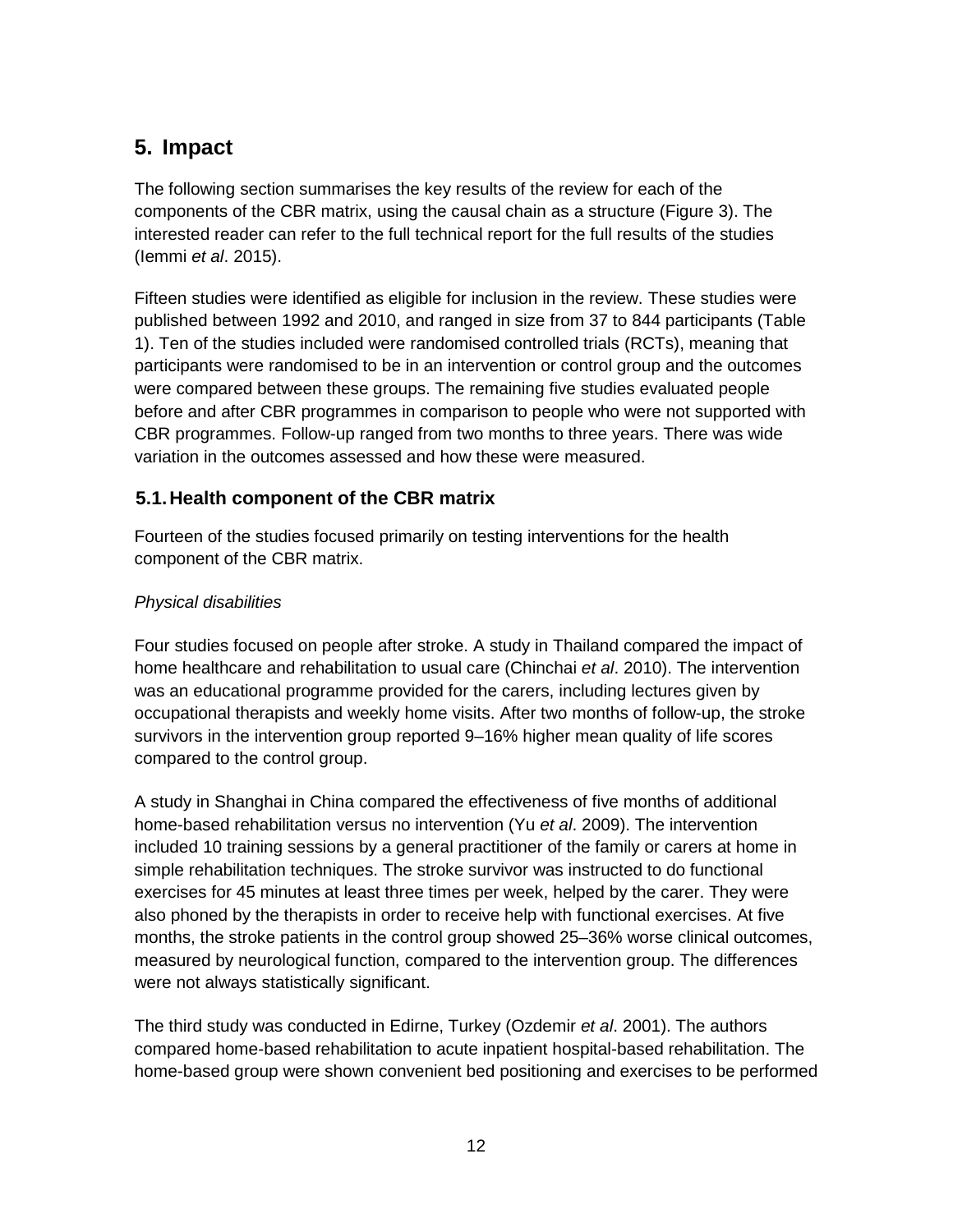by the stroke survivor and/or carer for two hours per day. Orthotics and devices were provided. A team consisting of a rehabilitation clinician and a physiotherapist visited for two hours weekly. Medical care was also provided if necessary. The inpatients performed therapeutic and neuromuscular exercises and received occupational therapy, which were evaluated daily by medical staff. The results showed that after two months, family-based rehabilitation was less effective than acute rehabilitation in hospital, in terms of motor, functional and cognitive outcomes. The improvement in scores was generally two to six times greater in the hospital-based rehabilitation.

The final study on stroke was undertaken in Iran (Habibzadeh *et al*. 2007). The intervention comprised six to eight educational sessions on self-care delivered at home. Forty-five days after the programme finished, the average score for 'activities of daily living' (ADL) was almost twice as high in the CBR group compared to the control group.

One study assessed the impact of CBR for people with chronic obstructive pulmonary disease (COPD) in Thasala District, Nakhon Si Thammarat Province of Thailand (Noonill *et al*. 2007). The intervention group received community-based group education, individualised home-based care and skill training, enhanced psychosocial support and family supervision. They were compared to a control group which received usual care. At the end of the three-month programme the people supported with CBR had better health status (better exercise tolerance and lower dyspnoea) and better quality of life and satisfaction with care than the control group. Across all the scores, differences were between 20% and 70%. There was no difference in hospital utilisation between the two groups.

Another study in Java, Indonesia (Darmawan et al., 1992) measured the effectiveness of a community educational programme on arthritis that provided simple instructions for coping with neck and back pain, and stiff, swollen or painful joints using traditional puppet shadow play, Wayang. At the six-months follow-up, there was improved knowledge on activities of daily living among the intervention group by 7.9 per cent, while it fell by 1.7 per cent in the control group.

#### *Mental disabilities*

Five studies focused on people with schizophrenia as the target group. One study evaluated the effectiveness of assertive community treatment tailored for individuals with schizophrenia in Cape Town, South Africa (Botha *et al*. 2010). Each member of the intervention group was assigned a key worker who worked with the person with schizophrenia and a carer, focusing on engagement and adherence to treatment. Participants were frequently referred to occupational therapy and psychology services. Participants from the control group were discharged into the existing community mental health service. After 12 months, the effects of CBR appeared positive, as the scores were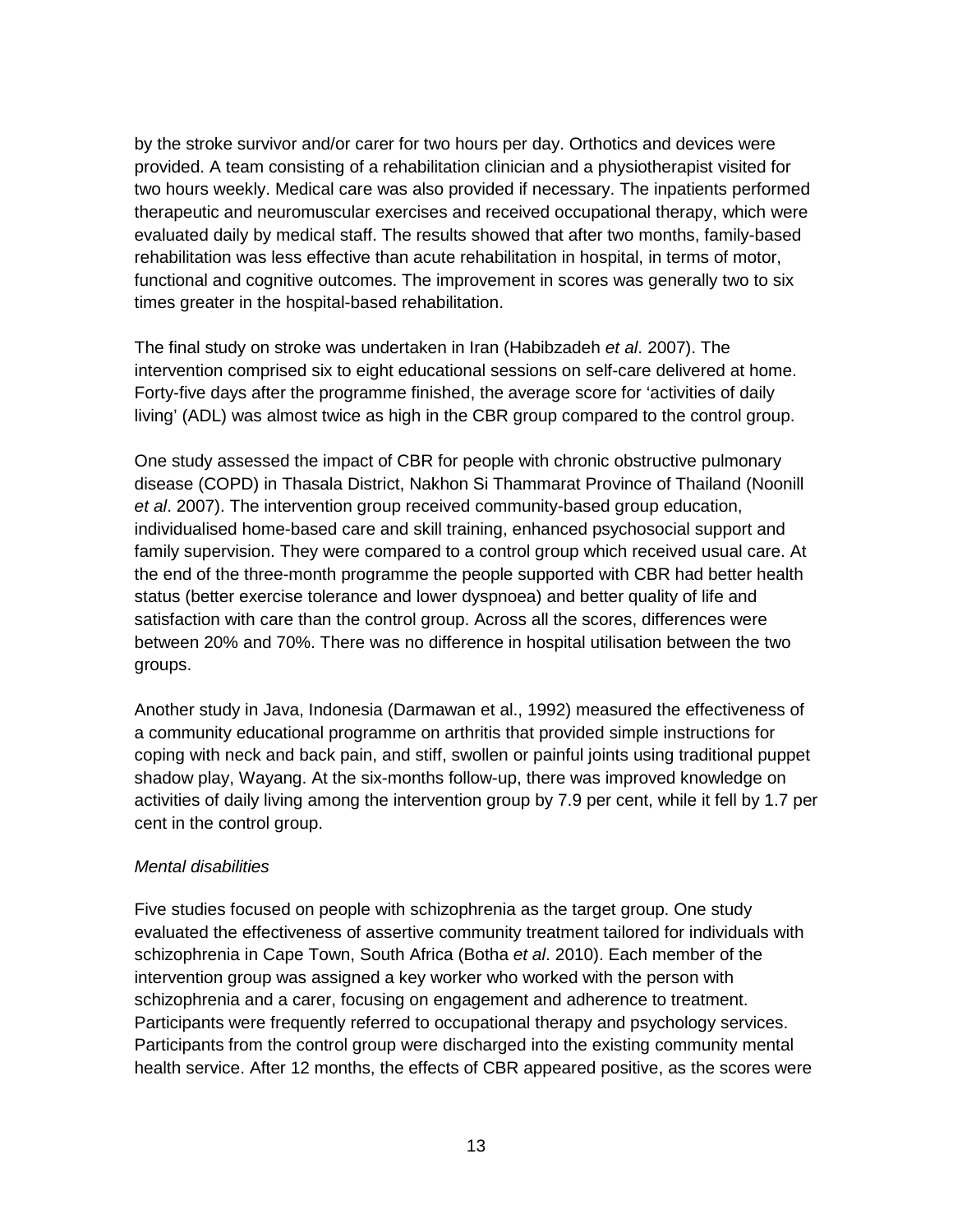higher in the intervention group for clinical status (16–55% higher) and social functioning (13% higher). Psychiatric admissions were almost three-fold higher in the control group. There were no differences in quality of life measures between the two groups.

Another study evaluated the effectiveness of a CBR programme for people with schizophrenia in Chengdu, China (Ran *et al*. 2003). The intervention included family education, family workshops, crisis intervention (if needed) and health education via local village radio. The intervention was delivered by psychiatrists and village doctors. After nine months, people in the intervention group were 85 per cent more likely to be fully recovered compared to those in the control group [risk ratio = 1.85, 95% confidence interval (CI) = 1.22–2.82]. The relapse rate was almost four-fold higher in the control group (61.5%) than the intervention group (16.3%), and treatment compliance was more than six-fold higher for the intervention group. The authors also reported a favourable change in relatives' beliefs on illness.

A study in Jiangsu in China compared a family intervention (group counselling at hospital) with standard care (Zhang *et al*. 1994). For both groups, medication was obtained at the outpatient department. In addition, for the intervention group counselling was provided to family members (e.g. discussing medication adherence and coping strategies). Individual counselling was offered to those with unique or complex problems. After 18 months, the family intervention group were twice as likely to be treatment compliant and three times less likely to be readmitted to hospital. The intervention group also had fewer clinical symptoms and better levels of functioning.

Another study in Jinan and Shanghai in China compared an education programme given to families of people with schizophrenia in addition to the routine community mental health service versus the routine service only (Zhang *et al*. 1998). The intervention included 16 lectures delivered at the health centre by trained psychiatrists/nurses plus seven group discussions. At follow-up after three years, there was no difference in the mean disability score between the intervention and the control arm. The intervention participants had a lower rate of relapse (10.4% versus 15.2%) and hospitalisation (6.4% versus 10.2%), although these differences were not statistically significant.

The fifth study evaluated the effectiveness of CBR for people with schizophrenia in the district of Barwani in the state of Madhya Pradesh, India (Chatterjee *et al*, 2003). The intervention was CBR delivered through outpatient care and community health workers. In addition, family members and key people in the community formed local village health groups, which helped plan rehabilitation measures and reduce social exclusion. At 12 months, people supported with CBR had slightly better (7–13%) clinical status than people receiving standard outpatient treatment.

Three studies assessed the 'Helping Carers to Care' intervention for people with dementia. These were undertaken in three settings: Goa in India (Dias *et al*. 2008),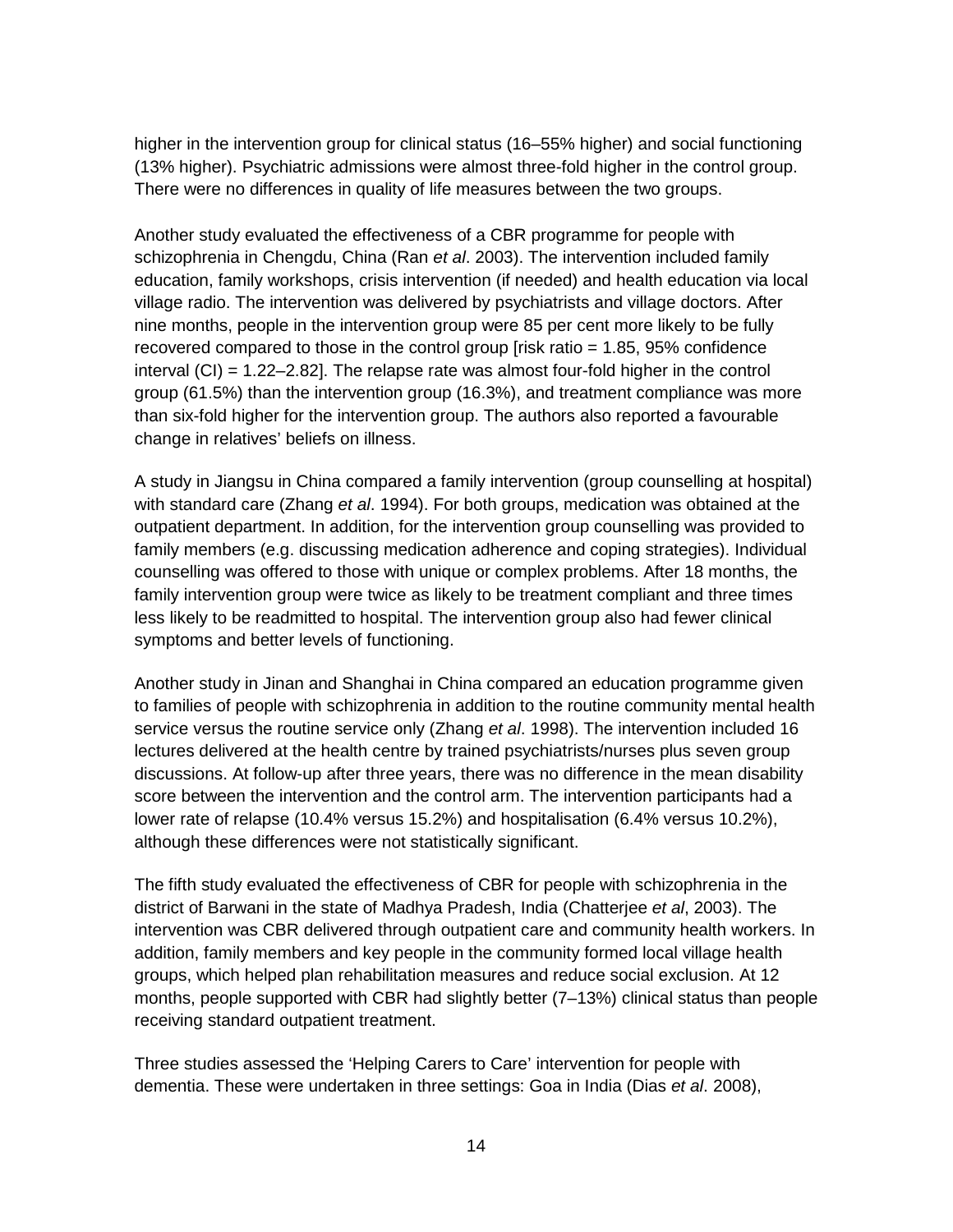Moscow in Russia (Gavrilova *et al*. 2009) and Lima in Peru (Guerra *et al*. 2011). They aimed to assess the impact of supporting carers in improving outcomes for the person with a disability and the carer. The main focus of the intervention was the carers, and the intervention aimed to increase the carers' knowledge of dementia, provide emotional support to carers and improve their skills (e.g. in managing problem behaviour). The intervention was delivered by a community team. The intervention was compared to a control arm who only received education and information on dementia. Few significant differences were observed after six months of follow-up, in part because the studies were small. Due to consistency in the methods used, it was possible to pool the results from these studies using statistical meta-analysis (Appendix Tables 1 and 2). These pooled analyses show that, on average, the intervention had a significant impact on improving carers' clinical status and quality of life (Table B2). They also suggested the intervention did not improve other outcomes, such as clinical status and quality of life of people with disabilities, and the carers' burden, distress, psychological quality of life or environmental quality of life. However, the available evidence, which covers a small number of studies and participants, is not conclusive.

#### <span id="page-24-0"></span>**5.2.Education component of the CBR matrix**

Only one study had the education component of the CBR matrix as its primary focus. This study was conducted in Vietnam, focusing on children with intellectual impairment (Shin *et al*. 2009). In the intervention arm, specially trained teachers held weekly sessions of one hour with the parents to train them to work with their children. In the sessions, they reviewed a homework assignment, reviewed the new teaching objectives and demonstrated these objectives. After 12 months, there were no differences in outcomes between the intervention and control groups.

### <span id="page-24-1"></span>**5.3.Livelihood component of the CBR matrix**

None of the studies tested interventions primarily focused on the livelihood component of the CBR matrix, but two studies included this component as secondary outcomes.

A study in India compared vocational rehabilitation delivered through outpatient care and community health workers to the usual care for people with schizophrenia (Chatterjee *et al*. 2003). The activity score for occupation increased by 45 per cent more for people in the intervention arm than for those in the controls, but the difference was not significant. A second study in China compared a psychosocial education programme given to families of people with schizophrenia, in addition to the routine community mental health service, to the routine service (Zhang *et al*. 1998). After three years, the intervention participants had a higher rate of regular work (37.5% versus 30.0%).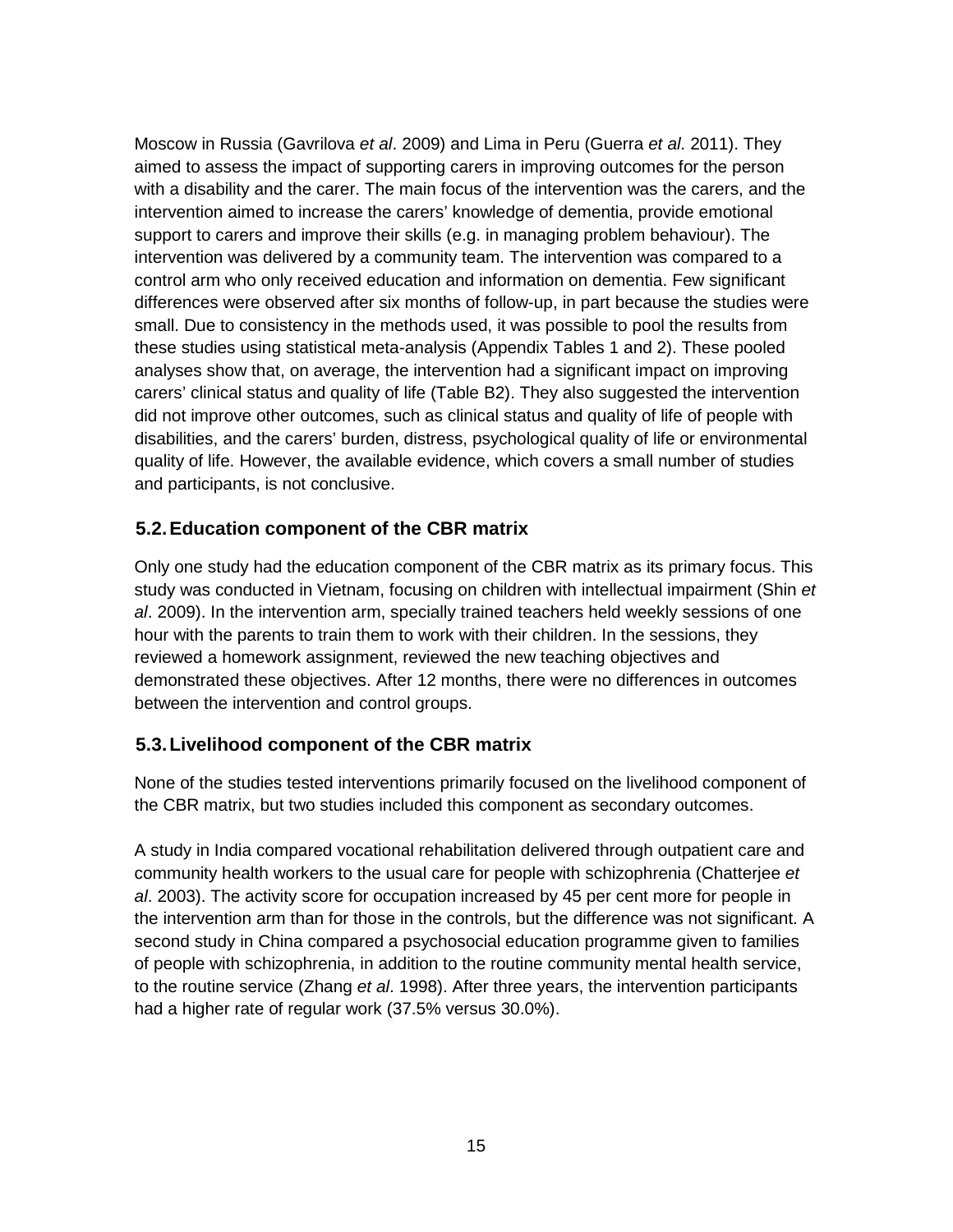### <span id="page-25-0"></span>**5.4.Social component of the CBR matrix**

None of the studies tested interventions primarily focused on the social component of the CBR matrix.

The 'Helping Carers to Care' intervention included provision of emotional support to the families of people with dementia in India, Russia and Peru (Dias *et al*. 2008; Gavrilova *et al*. 2009; Guerra *et al*. 2011). In each setting there was no significant favourable impact of the intervention on the carer, including in mental health or in the perceived burden. A study was undertaken in Thailand among stroke survivors (Chinchai *et al*. 2010). Carers were encouraged to help the stroke survivors to join community activities. After two months the intervention group reported significantly improved quality of life scores, while no change was apparent among the stroke survivors in the control group. A study among people with schizophrenia in India included a focus on improving social networks and access to social benefits (Chatterjee *et al*. 2003). The social and behavioural component of the 'Disability Assessment Schedule' did not show a difference in outcomes between people in the intervention or control groups.

### <span id="page-25-1"></span>**5.5.Empowerment component of the CBR matrix**

We were not able to locate any controlled studies that assessed interventions related to the empowerment component of the CBR matrix.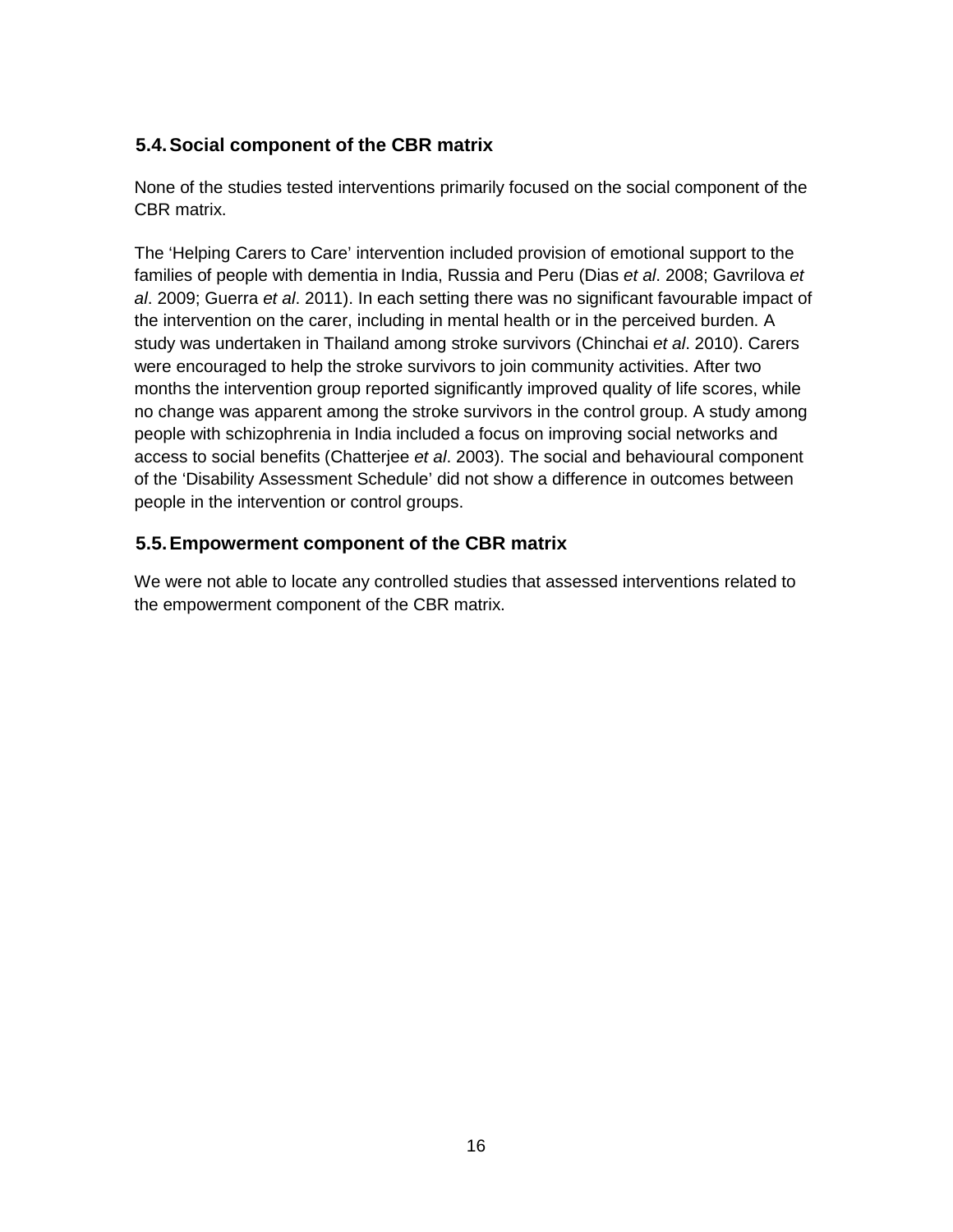# <span id="page-26-0"></span>**6. Implications**

### <span id="page-26-1"></span>**6.1.Implications for policy and practice**

The evidence on the effectiveness of CBR in low- and middle-income countries suggests that CBR can be effective in improving the lives of people with disabilities and their carers. A broad range of outcomes were covered, including clinical, quality of life and activity or participation measures, and CBR was observed to be effective across this range. This therefore provides evidence for an impact of CBR at different points in the causal chain: both short- and long-term.

However, the heterogeneity of the interventions and scarcity of good-quality evidence means that we should interpret these findings with caution. It is therefore difficult at this point to outline clear implications for policy and practice as further evidence is required. Importantly, no evidence on cost-effectiveness was reported within any of the studies included, which limits our ability to make clear recommendations. The challenge will be to ensure that research and evaluation becomes a core part of programme implementation.

### <span id="page-26-2"></span>**6.2.Implications for research**

The studies suggested a modest beneficial effect of CBR interventions in the lives of people with disabilities and their carers. However, there were few studies overall, and the quality of the studies was mixed.

More studies are needed on the effectiveness of CBR in order to build stronger evidence for impact. These new studies should be designed to target the specific gaps in existing studies highlighted in the review:

- 1. Studies conducted need to be of *higher quality*, including a larger sample size and more frequent use of a randomised controlled trial design.
- 2. Studies should *evaluate the entirety of the CBR matrix*, rather than focusing primarily on the health component, to capture the full impact of CBR.
- 3. Studies need to comprise a *broader user group*, beyond those with specific types of physical and mental disabilities, to reflect the usual implementation of CBR.
- 4. The impact of CBR needs to be explored for *children* with disabilities. Only one study focused on children as the target for CBR (Shin *et al*. 2009).
- 5. More studies are needed to evaluate the effectiveness of CBR within *Africa*. Only one study was included from sub-Saharan Africa (Botha *et al*. 2010), despite the fact that a variety of CBR programmes have been implemented in Africa.
- 6. *Economic evaluation* is needed to supplement and strengthen the evidence on effectiveness.

Strengthening the evidence base for CBR through conducting better studies will therefore allow clearer recommendations to be made for policy and practice so that the implementation of CBR can be scaled-up more rapidly and effectively.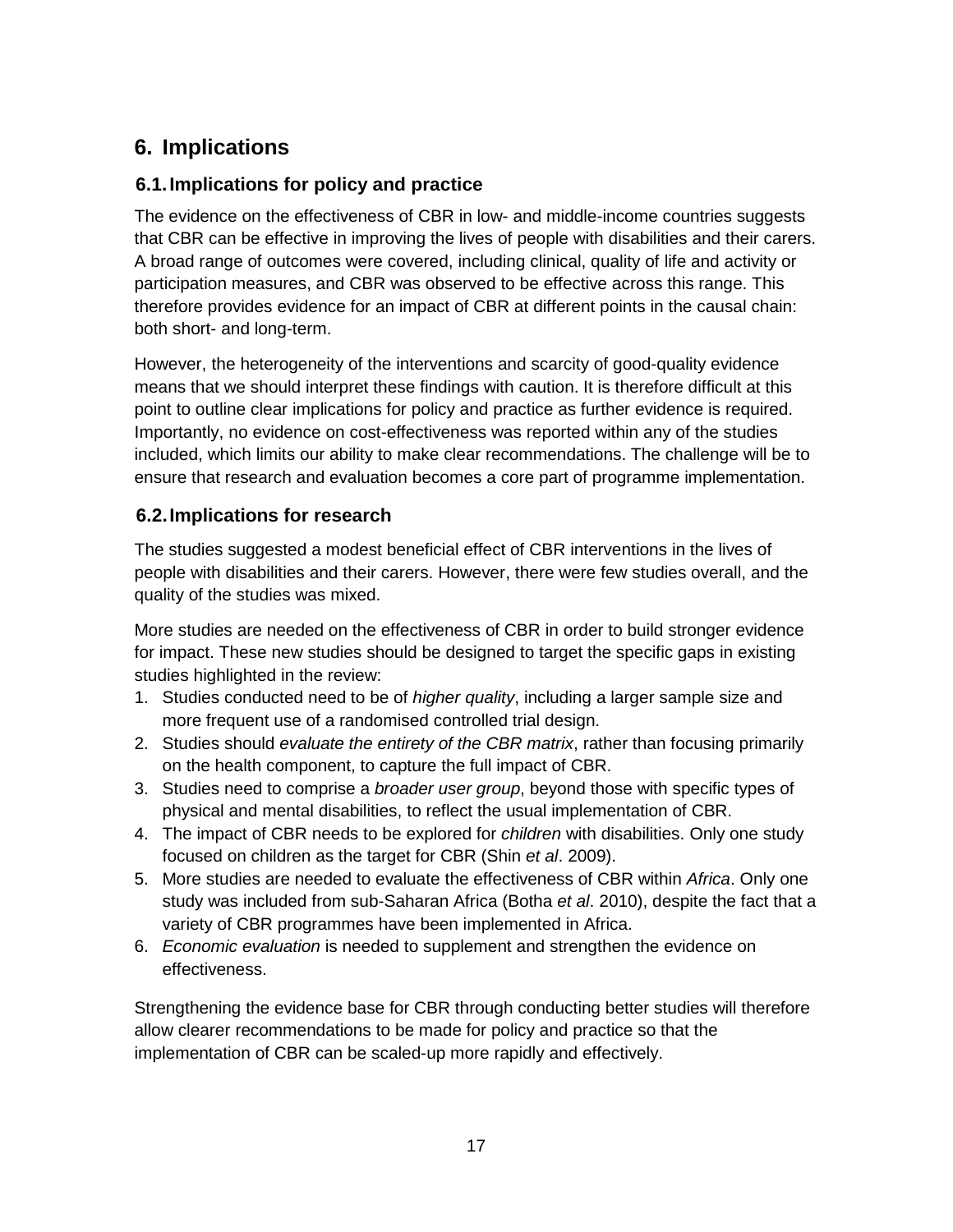# <span id="page-27-0"></span>**Appendix A: CBR guidelines outcomes**

#### **1 Health**

- 1.1 People with disabilities and their families are reached by the same health promotion messages as are members of the general community.
- 1.2 Health promotion materials and programmes are designed or adapted to meet the specific needs of people with disabilities and their families.
- 1.3 People with disabilities and their families have the knowledge, skills and support to assist them in achieving good levels of health.
- 1.4 Healthcare personnel have improved awareness about the general and specific health needs of people with disabilities and respond to these through relevant health promotion actions.
- 1.5 The community provides a supportive environment for people with disabilities to participate in activities which promote their health.
- 1.6 CBR programmes value good health and undertake health-promoting activities in the workplace for their staff.

#### **2 Education**

- 2.1 All persons with disabilities have access to learning and resources that meet their needs and respect their rights.
- 2.2 Local schools take in all children, including children with disabilities, so they can learn and play alongside their peers.
- 2.3 Local schools are accessible and welcoming; they have a flexible curriculum, teachers who are trained and supported, good links with families and the community, and adequate water and sanitation facilities.
- 2.4 People with disabilities are involved in education as role-models, decision makers and contributors.
- 2.5 Home environments encourage and support learning.
- 2.6 Communities are aware that people with disabilities can learn, and provide support and encouragement.
- 2.7 There is good collaboration between the health, education, social and other sectors.
- 2.8 There is systematic advocacy at all levels to make national policies comprehensive to facilitate inclusive education.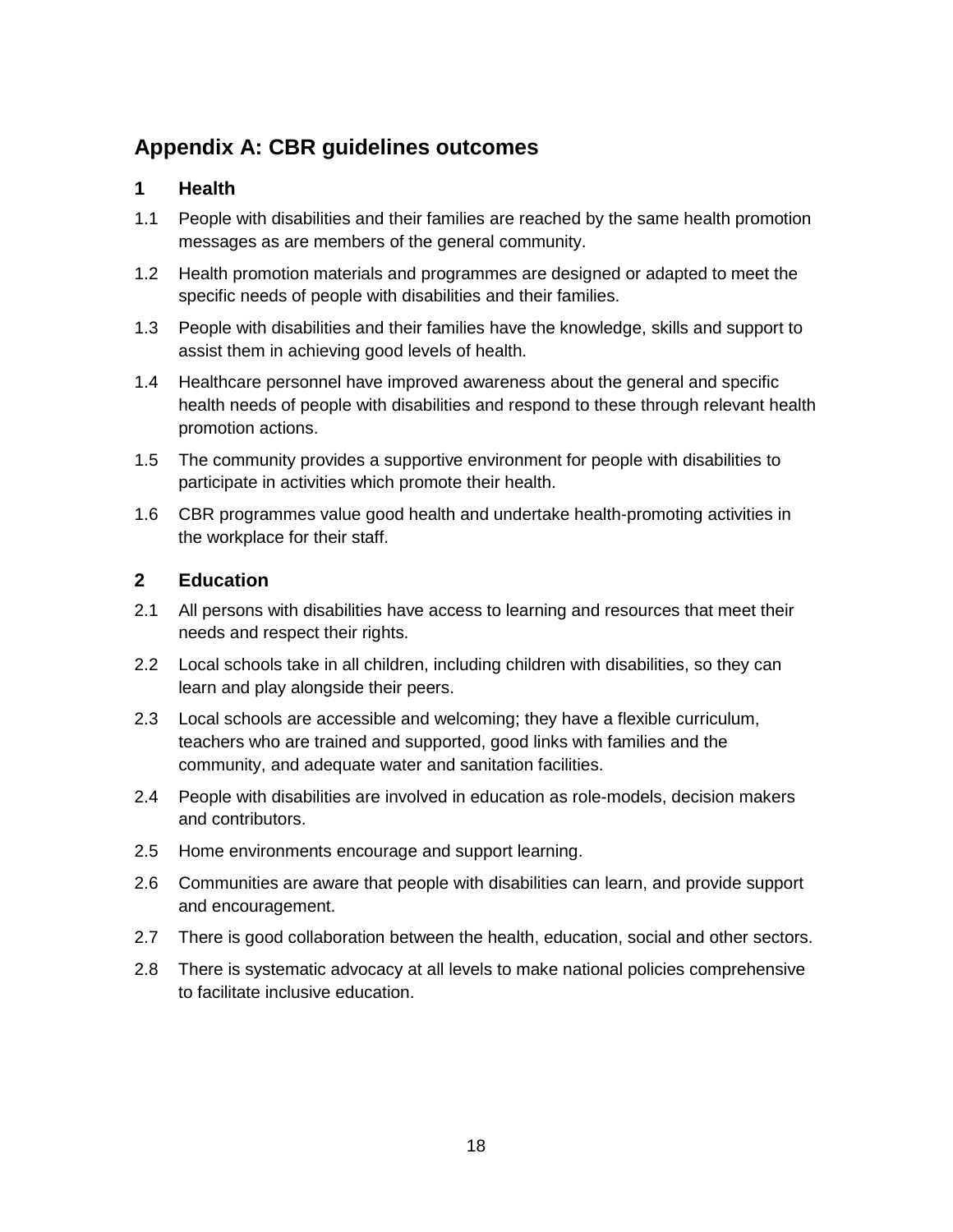### **3 Livelihood**

- 3.1 People with disabilities have access to skills development and lifelong learning opportunities.
- 3.2 Parents of children with disabilities advocate for access to education, skills acquisition and work opportunities for their children.
- 3.3 People with disabilities have access to decent work opportunities without discrimination in a safe and non-exploitative environment.
- 3.4 People with disabilities have access to microfinance services.
- 3.5 Women with disabilities have equal opportunities for work and employment as men.
- 3.6 Families of people with disabilities, especially children and people with severe disabilities, have access to better means of livelihood.
- 3.7 All poverty reduction strategies and programmes include and benefit people with disabilities and their families.
- 3.8 The work of people with disabilities is recognised and valued by employers and community members.
- 3.9 Local authorities adopt and apply policies and measures to improve the access to work for people with disabilities.
- 3.10 People with disabilities have access to social protection measures as a right.

### **4 Social**

- 4.1 People with disabilities have the same access to social security measures against loss of income through old age, sickness or disability as other citizens.
- 4.2 People with disabilities who are out of work, earn too little for a decent living or are unable to work, have access to available social protection measures.
- 4.3 Existing social services providers are sensitised and aware of the specific difficulties faced by people with disabilities and adapt their service provision accordingly.
- 4.4 Social security providers develop partnerships with people with disabilities, through their representative organisations and service providers, to adapt practices to their specific needs.

### **5 Empowerment**

- 5.1 People with disabilities and their families have improved access to information and communication resources.
- 5.2 Communication barriers for people with disabilities are reduced and/or eliminated.
- 5.3 People with disabilities and their families represent themselves in their respective communities.
- 5.4 CBR personnel are effective communicators and share information with all stakeholders including those who have communication difficulties.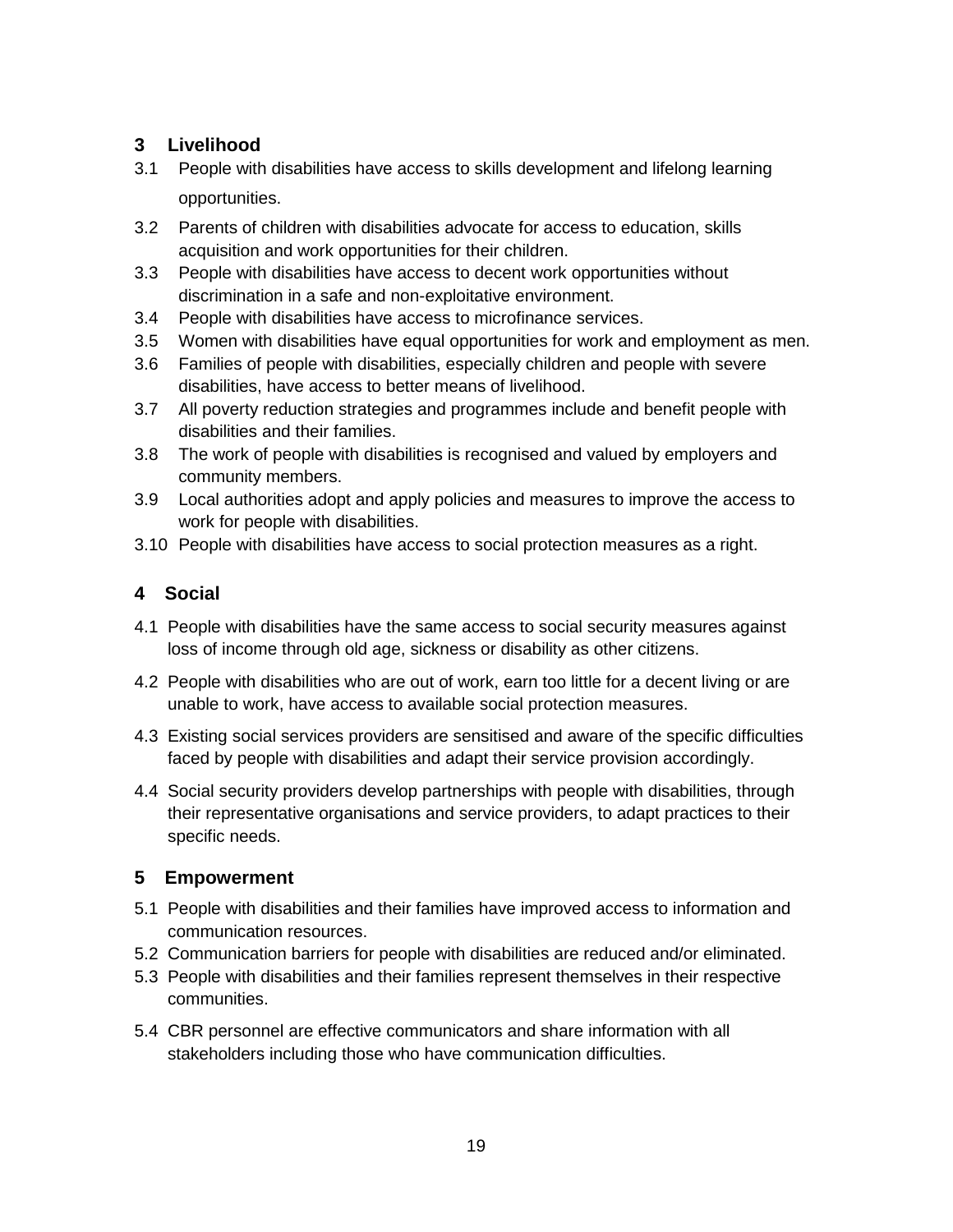### <span id="page-29-0"></span>**Appendix B: Meta-analysis results**

| <b>Outcome</b>                 | <b>Measure</b>                                                  | <b>Studies</b> | <b>Participants</b> | Average change in<br>outcome between<br>treated and non-<br>treated (SMD) [95%<br>C <sub>I</sub> |
|--------------------------------|-----------------------------------------------------------------|----------------|---------------------|--------------------------------------------------------------------------------------------------|
| Clinical status at 6<br>months | Neuro-psychiatric<br>inventory (NPIQ-D)                         | 3              | 168                 | $-0.09$ [ $-0.47, 0.28$ ]                                                                        |
| Quality of life at 6<br>months | Dementia-specific<br>health-related quality<br>of life (DEMQOL) | 2              | 109                 | $0.22$ [-0.33, 0.77]                                                                             |

<span id="page-29-1"></span>**Table B 1: Meta-analysis results for dementia (users): CBR vs. treatment as usual**

<span id="page-29-2"></span>Notes: No findings are statistically significant. The change in outcome between groups that received CBR and those that did not is measured by the standardised mean difference (SMD). Average change in outcomes was estimated across studies using random effects statistical meta-analysis.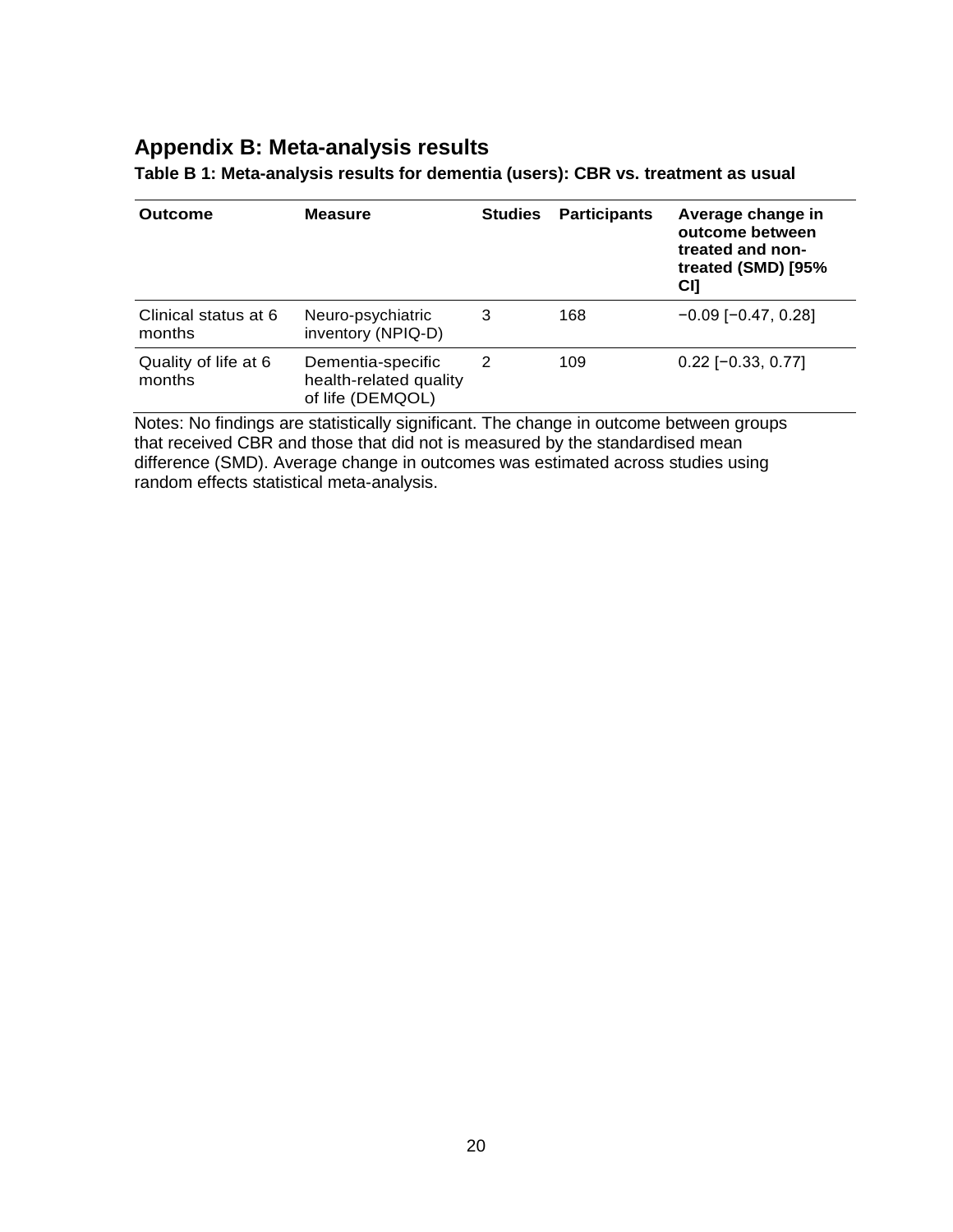| <b>Outcome</b>                                        | <b>Measure</b>                                                          | <b>Studies</b> | <b>Participant</b><br>s | Average change in<br>outcome between<br>treated and non-<br>treated (SMD) [95% CI] |
|-------------------------------------------------------|-------------------------------------------------------------------------|----------------|-------------------------|------------------------------------------------------------------------------------|
| Carer burden at 6<br>months                           | Zarit burden scale (ZBS) 3                                              |                | 168                     | $-0.85$ [-1.24, -0.45]****                                                         |
| Carer distress at 6<br>months                         | Neuro-psychiatric<br>Inventory (NPIQ-D)                                 | 3              | 168                     | $-0.16$ [ $-0.54$ , 0.22]                                                          |
| Carer psychological<br>morbidity at 6 months          | Self-reporting<br>questionnaire 20 (SRQ-<br>20)                         | $\overline{2}$ | 109                     | $-0.37$ [ $-1.06$ , 0.32]                                                          |
| Carer physical quality<br>of life at 6 months         | WHO quality of life<br>questionnaire<br>(WHOQOL-BREF,<br>physical)      | $\overline{2}$ | 88                      | $0.51$ [0.09, 0.94]*                                                               |
| Carer psychological<br>quality of life at 6<br>months | WHO quality of life<br>questionnaire<br>(WHOQOL-BREF,<br>psychological) | $\overline{2}$ | 88                      | $0.11$ [-0.31, 0.53]                                                               |
| Carer social quality of<br>life at 6 months           | WHO quality of life<br>questionnaire<br>(WHOQOL-BREF,<br>social)        | $\overline{2}$ | 88                      | $0.54$ [0.12, 0.97]**                                                              |
| Carer environmental<br>quality of life at 6<br>months | WHO quality of life<br>questionnaire<br>(WHOQOL-BREF,<br>environment)   | $\overline{2}$ | 88                      | $0.07$ [-0.35, 0.49]                                                               |

#### **Table B 2: Meta-analysis results for dementia (carers): CBR vs. treatment as usual**

Notes: \* indicates finding is statistically significant at P≤0.05. \*\* indicates finding is statistically significant at P≤0.01. \*\*\*\* indicates finding is statistically significant at P≤0.0001. The change in outcome between groups that received CBR and those that did not is measured by the standardised mean difference (SMD). Average change in outcomes was estimated across studies using random effects statistical meta-analysis.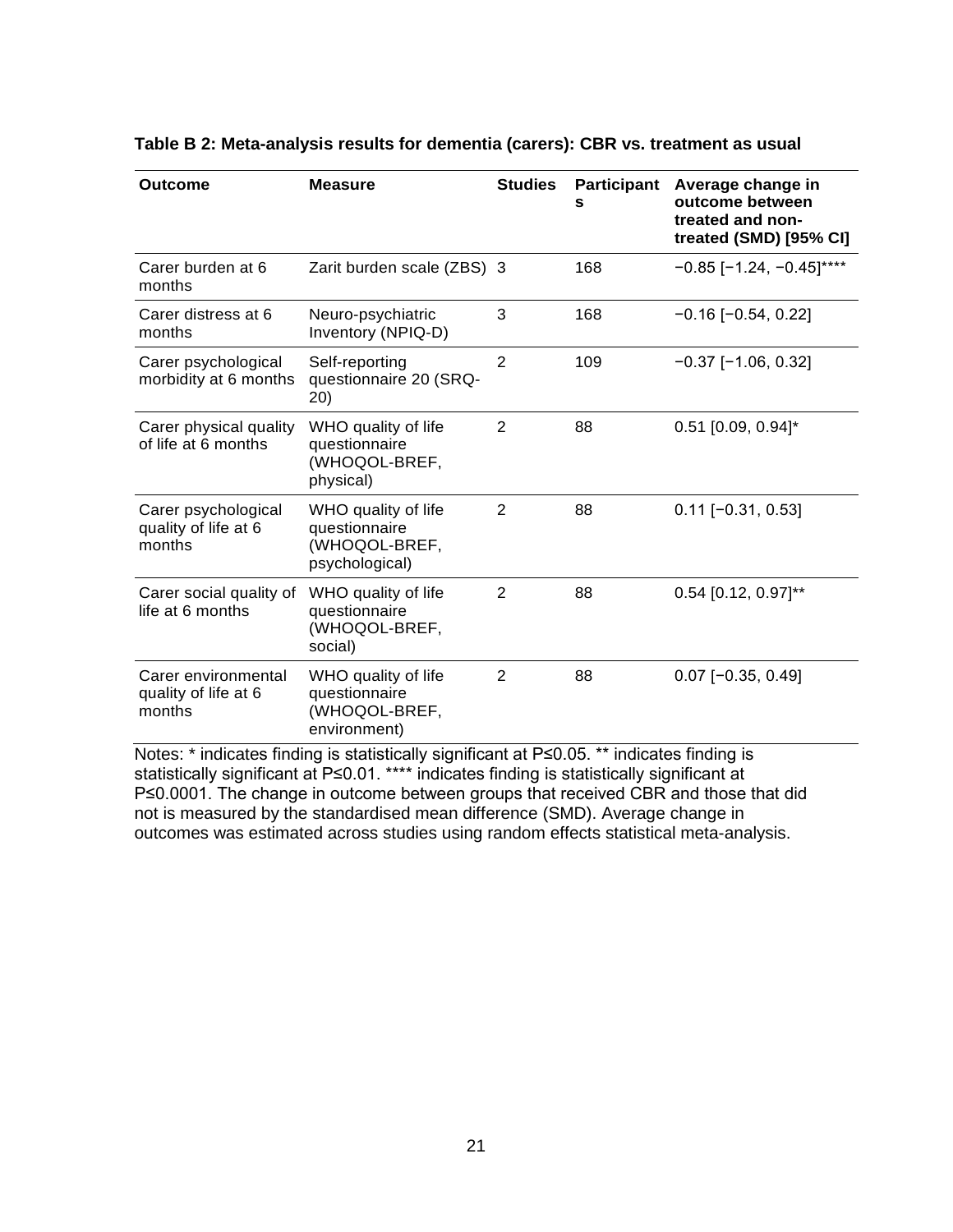## <span id="page-31-0"></span>**References**

Botha, UA, Koen, L, Joska, JA, Hering, LM and Oosthuizen, PP, 2010. Assessing the efficacy of a modified assertive community-based treatment programme in a developing country. *BMC Psychiatry,* 10(73) DOI: 10.1186/1471-244X-10-73.

Chatterjee, S, Patel, V, Chatterjee, A and Weiss, HA, 2003. Evaluation of a communitybased rehabilitation model for chronic schizophrenia in rural India. *British Journal of Psychiatry*, 182, pp. 57–62.

Chinchai, P, Bunyamark, T and Sirisatayawong, P, 2010. Effects of caregiver education in stroke rehabilitation on the quality of life of stroke survivors. *WFOT Bulletin,* 61(1), pp. 56– 63.

Coernielje, H, Velema, J and Finkenfluegel, H, 2008. Community based rehabilitation programmes: monitoring and evaluation in order to measure results. *Leprosy Review*, 79(1), pp. 36–49.

Darmawan, J, Muirden, KD, Wigley, RD and Valkenburg, HA, 1992. Arthritis community education by leather puppet (wayang kulit) shadow play in rural Indonesia (Java). *Rheumatology International*, 12(3), pp. 97–101.

Dias, A, Dewey, ME, D'Souza, J, Dhume, R, Motghare, DD, Shaji, KS, Menon, R, Prince, M and Patel, V, 2008. The effectiveness of a home care program for supporting caregivers of persons with dementia in developing countries: A randomised controlled trial from Goa, India. *PLoS ONE,* 3(6), e2333.

Evans, L and Brewis, C, 2008. The efficacy of community-based rehabilitation programmes for adults with TBI. *International Journal of Therapy and Rehabilitation*, 15(10), pp. 446–458.

Finkenflugel, H, 2004. *Empowered to differ. Stakeholders' influences in community-based rehabilitation.* Rotterdam: Vrije Universiteit. Available from: [<http://dare.ubvu.vu.nl/bitstream/handle/1871/10205/Empowered\\_to\\_differ.pdf?sequence](http://dare.ubvu.vu.nl/bitstream/handle/1871/10205/Empowered_to_differ.pdf?sequence=1)  $=1$  - 16 March 2016]

Finkenflugel, H, Wolffers, I and Huijsman, R, 2005. The evidence base for communitybased rehabilitation: a literature review. *International Journal of Rehabilitation Research*, 28(3), pp. 187–201.

Gavrilova, SI, Ferri, CP, Mikhaylova, N, Sokolova, O, Banerjee, S and Prince, M, 2009. Helping carers to care: the 10/66 dementia research group's randomized control trial of a caregiver intervention in Russia International. *Journal of Geriatric Psychiatry*, 24(4), pp. 347–354.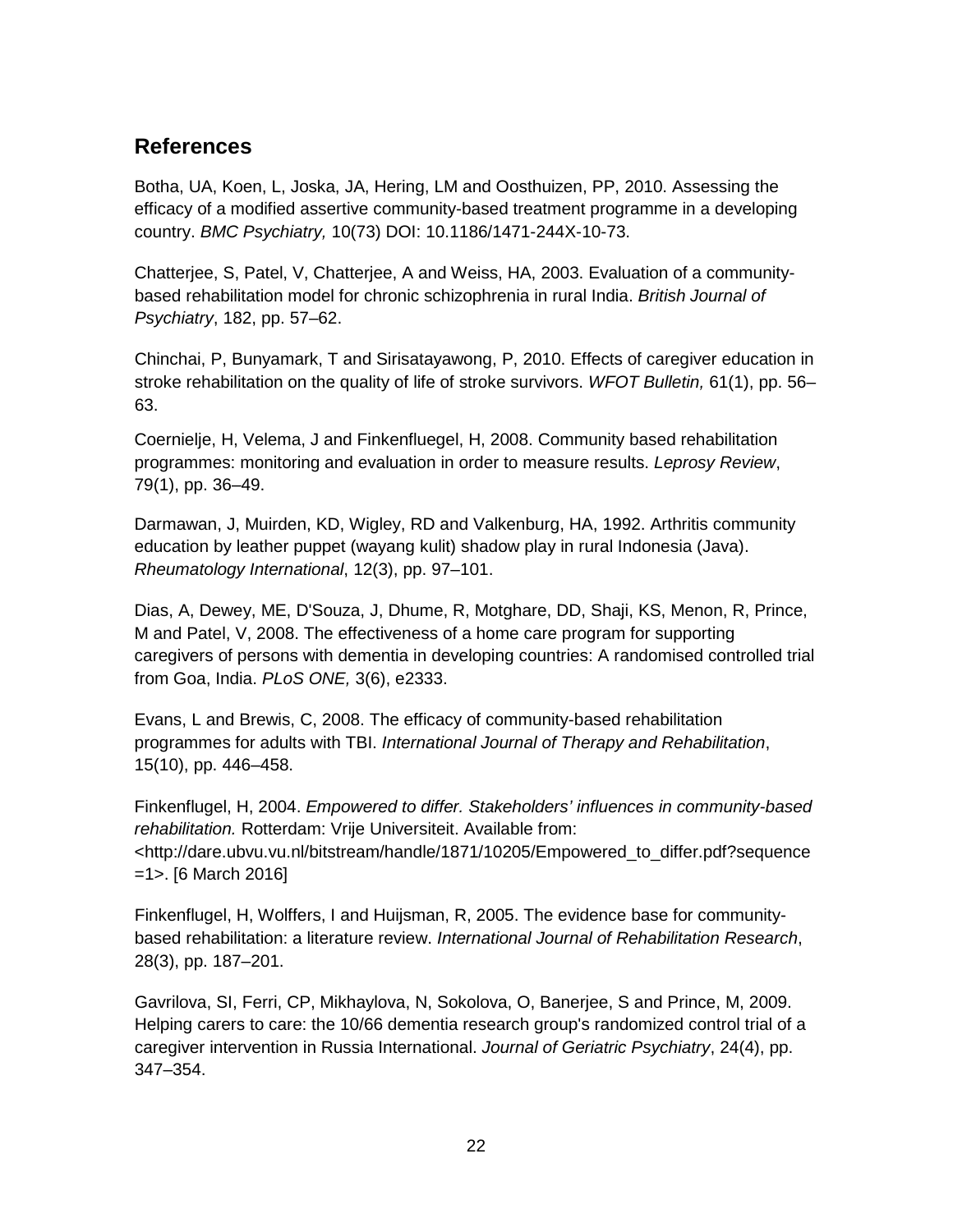Grandisson, M, Hebert, M and Thibeault, R, 2014. A systematic review on how to conduct evaluations in community-based rehabilitation. *Disability and Rehabilitation*, 36(4), pp. 265–275.

Guerra, M, Ferri, CP, Fonsec, M, Banerjee, S and Prince, M, 2011. Helping carers to care: the 10/66 Dementia Research Group's randomized control trial of a caregiver intervention in Peru. [Ajudando os cuidadores a cuidar: uma prova clinica randomizada da intervencao para o cuidador desenvolvida pelo grupo 10/66 no Peru]. *Revista Brasileira de Psiquiatria,* 33(1), pp. 47–54.

Habibzadeh, H, Gofranipoor, F and Ahmadi, F, 2007. A study on the effect of self care plan on activity daily living status in patient with cerebro vascular accident. *Journal of Medical Sciences*, 7(1), pp. 126–130.

Hartley, S, Finkenflugel, H, Kuipers, P and Thomas, M, 2009. Community-based rehabilitation: opportunity and challenge. *Lancet*, 374(9704), pp. 1803–1804.

Iemmi, V, Gibson, L, Blanchet, K, Suresh Kumar, K, Rath, S, Hartley, S, Murthy, GVS, Patel, V, Weber, J and Kuper, H, 2015. Community-based rehabilitation for people with disabilities in low- and middle-income countries. *Campbell Systematic Reviews* 2015, 15 DOI: 10.4073/csr.2015, pp. 15.

ILO, UNESCO and WHO, 2004. *CBR. A strategy for rehabilitation, equalization of opportunities, poverty reduction and social inclusion of people with disabilities. Joint Position Paper 2004*. Geneva: World Health Organization. Available from: [<http://whqlibdoc.who.int/publications/2004/9241592389\\_eng.pdf>](http://whqlibdoc.who.int/publications/2004/9241592389_eng.pdf). [6 March 2016]

Kuper, H, Monteath-van Dok, A, Wing, K, Danquah, L, Evans, J, Zuurmond, M and Gallinetti, J, 2014. The impact of disability on the lives of children; cross-sectional data including 8,900 children with disabilities and 898,834 children without disabilities across 30 countries. *PLoS One*, 9(9), e107300.

Lorenzo, T, 1994. The identification of continuing education needs for community rehabilitation workers in a rural health district in the Republic of South Africa. *International Journal of Rehabilitation Research*, 17(3), pp. 241–250.

MacLachlan, M, Mannan, H and McAuliffe, E, 2010. Staff skills not staff types for community based rehabilitation. *Lancet*, 377(9782), pp. 1988–1989.

Meikle, L, 2002. Disability, poverty and development. *World Hospitals and Health Services*, 38(1), pp. 21–33.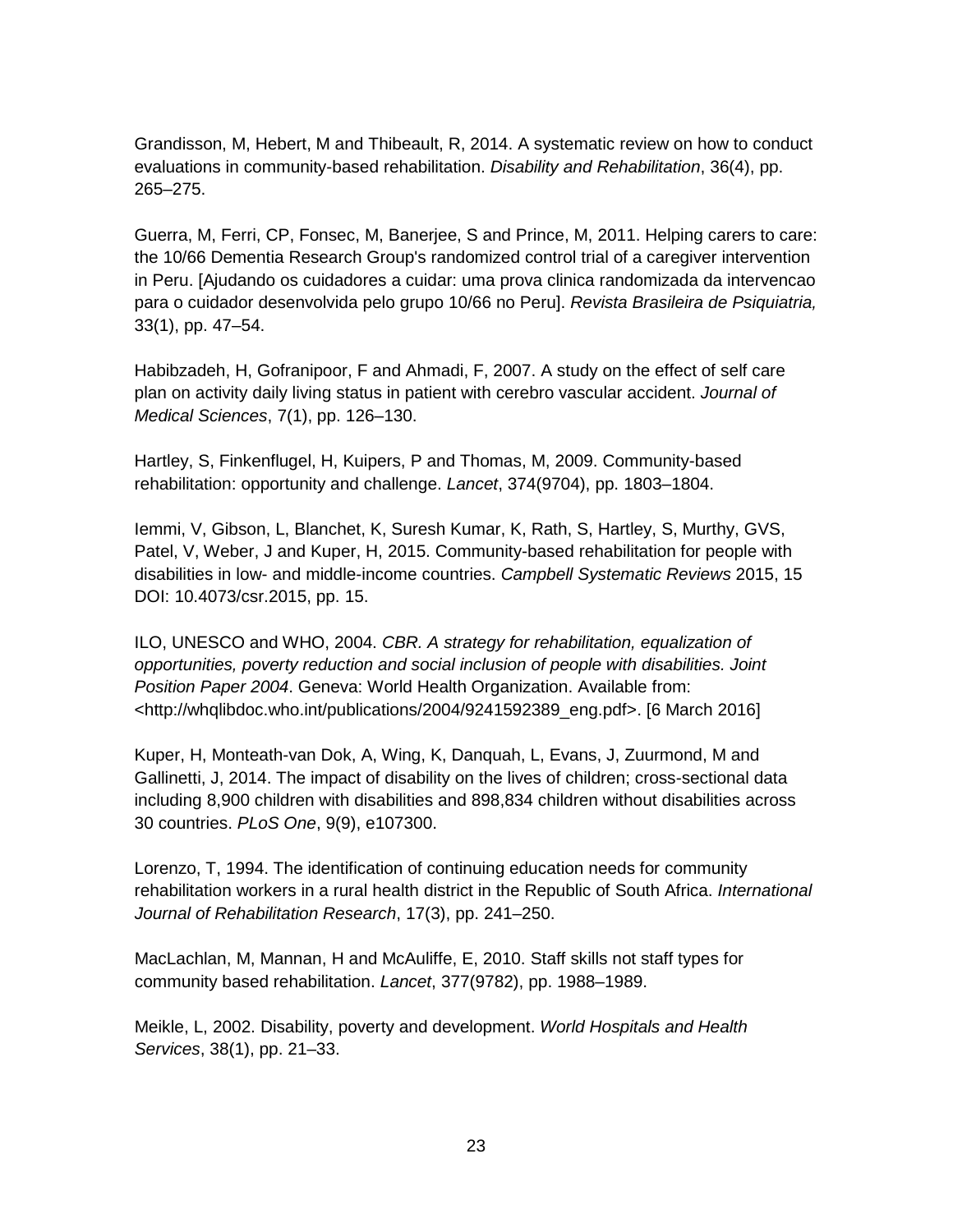Noonill, N, Sindhu, S, Hanucharurnkul, S and Suwonnaroop, N, 2007. An integrated approach to coordination of community resources improves health outcomes and satisfaction in care of Thai patients with COPD. *Thai Journal of Nursing Research,* 11(2), pp. 118–131.

Ozdemir, F, Birtane, M, Tabatabaei, R, Kokino, S and Ekuklu, G, 2001. Comparing stroke rehabilitation outcomes between acute inpatient and non intense home settings. *Archives of Physical Medicine and Rehabilitation*, 82(10), pp. 1375–1379.

Ran, MS, Xiang, MZ, Chan, CLW, Leff, J, Simpson, P, Huang, MS, Shan, YH and Li, SG, 2003. Effectiveness of psychoeducational intervention for rural Chinese families experiencing schizophrenia - a randomised controlled trial. *Social Psychiatry and Psychiatric Epidemiology*, 38(2), pp. 69–75.

Shin, JY, Nhan, NV, Lee, SB, Crittenden, KS, Flory, M and Hong, HTD, 2009. The effects of a home-based intervention for young children with intellectual disabilities in Vietnam. *Journal of Intellectual Disability Research*, 53(4), pp. 339–352.

UN, 2008. *UN Convention on the Rights of Persons with Disabilities.* New York: United Nations. Available from [<http://www.un.org/disabilities/documents/convention/convoptprot-e.pdf>](http://www.un.org/disabilities/documents/convention/convoptprot-e.pdf). [6 March 2016]

Velema, JP, Ebenso, B and Fuzikawa, PL, 2008. Evidence for the effectiveness of rehabilitation-in-the-community programmes. *Leprosy Review*, 79(1), pp. 65–82.

WHO, 1976. *Disability prevention and rehabilitation (No. A29/InfDoc/1.28).* Geneva: World Health Organization.

WHO, 1978. *Declaration of Alma-Ata: international conference on primary health care, USSR, 6–12 September 1978.* Geneva: World Health Organization. Available from [<http://www.who.int/publications/almaata\\_declaration\\_en.pdf>](http://www.who.int/publications/almaata_declaration_en.pdf). [6 March 2016]

WHO, 2010. *Community-Based Rehabilitation: CBR Guidelines.* Geneva: World Health Organization. Available from: [<http://www.who.int/disabilities/cbr/guidelines/en/>](http://www.who.int/disabilities/cbr/guidelines/en/). [6 March 2016]

WHO and WORLD BANK, 2011. *World Report on Disability.* Geneva: World Health Organization. Available from: [<http://www.who.int/disabilities/world\\_report/2011/en/>](http://www.who.int/disabilities/world_report/2011/en/). [6 March 2016]

Wiley-Exley, E, 2007. Evaluations of community mental health care in low- and middleincome countries: a 10-year review of the literature. *Social Science & Medicine*, 64(6), pp. 1231–1241.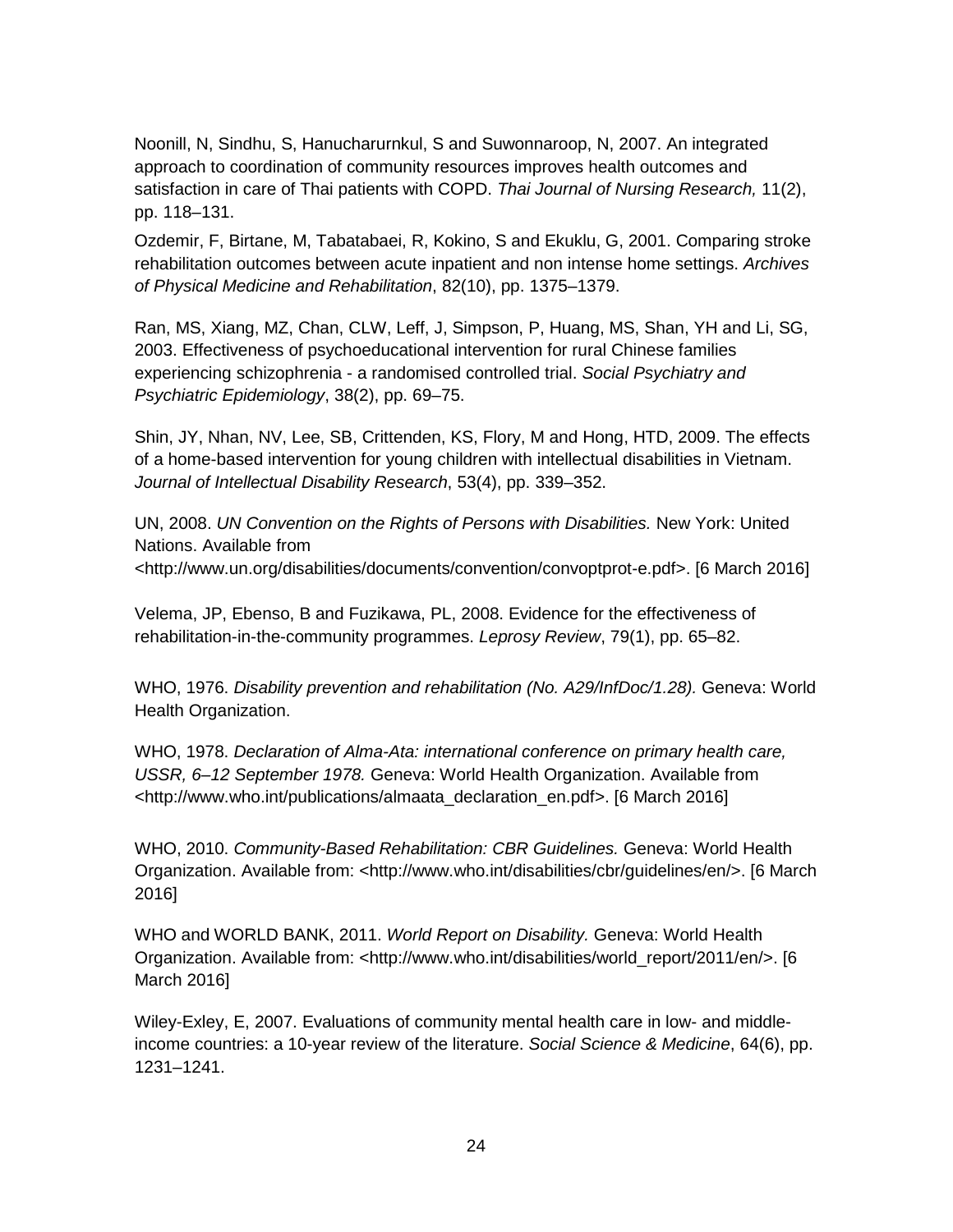Yu, JJ, Hu, YS, Wu, Y, Chen, WH, Zhu, YL, Cui, X, Lu, WB, Qi, Q, Qu, PY and Shen, XH, 2009. The effects of community-based rehabilitation on stroke patients in China: a singleblind, randomized controlled multicentre trial. *Clinical Rehabilitation*, 23(5), pp. 408–417.

Zhang, M, Wang, M, Li, J and Phillips, MR, 1994. Randomised-control trial of family intervention for 78 first-episode male schizophrenic patients An 18-month study in Suzhou, Jiangsu. *British Journal of Psychiatry Supplement*, 24, pp. 96–102.

Zhang, MY, Zhu, ZQ, Yan, HQ, Song, CC and Liu, FZ, 1998. Group psychosocial education for relatives of schizophrenic patients in community: A three-year experience Hong Kong. *Journal of Psychiatry*, 8(1), pp. 33–37.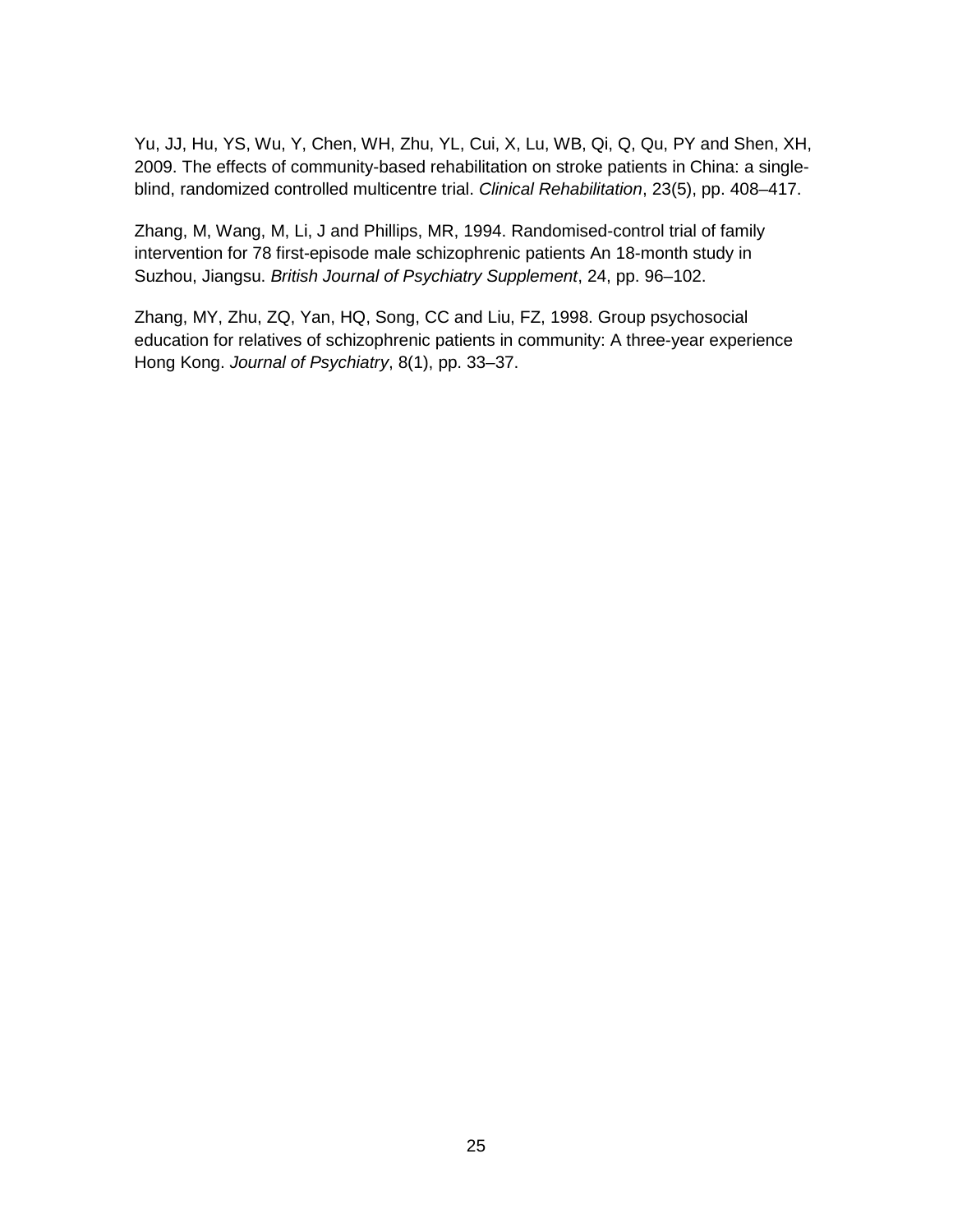# **Publications in the 3ie Systematic Review Summary Series**

The following reviews are available at <http://www.3ieimpact.org/publications/systematic-review-publications/>

*Community-based rehabilitation for people with disabilities, 3ie Systematic Review Summary 4.* Kuper H, Iemmi, V, Gibson, L, Kumar, KS, Rath, S, Hartley, S, Murthy, GVS, Patel, V, Weber, J and Blanchet, K (2016)

*Identification and measurement of health related spillovers in impact evaluations, 3ie Systematic Review Summary 3.* Benjamin-Chung, J, Abedin, J, Berger, D, Clark, A, Falcao, L, Jimenez, V, Konagaya, E, Tran, D, Arnold, B, Hubbard, A, Luby, S, Miguel, E and Colford, J (2016)

*What factors affect sustained adoption of safe water, hygiene and sanitation technologies?, 3ie Systematic Review Summary 2*. Hulland, K, Martin, N, Dreibelbis, R, Valliant, DeBruicker J, MacDonald, L, Sultana, F, Schwab, K and Winch, P (2015)

*Farmer field schools: from agricultural extension to adult education, 3ie Systematic Review Summary 1.* Waddington, H and White, H (2014)